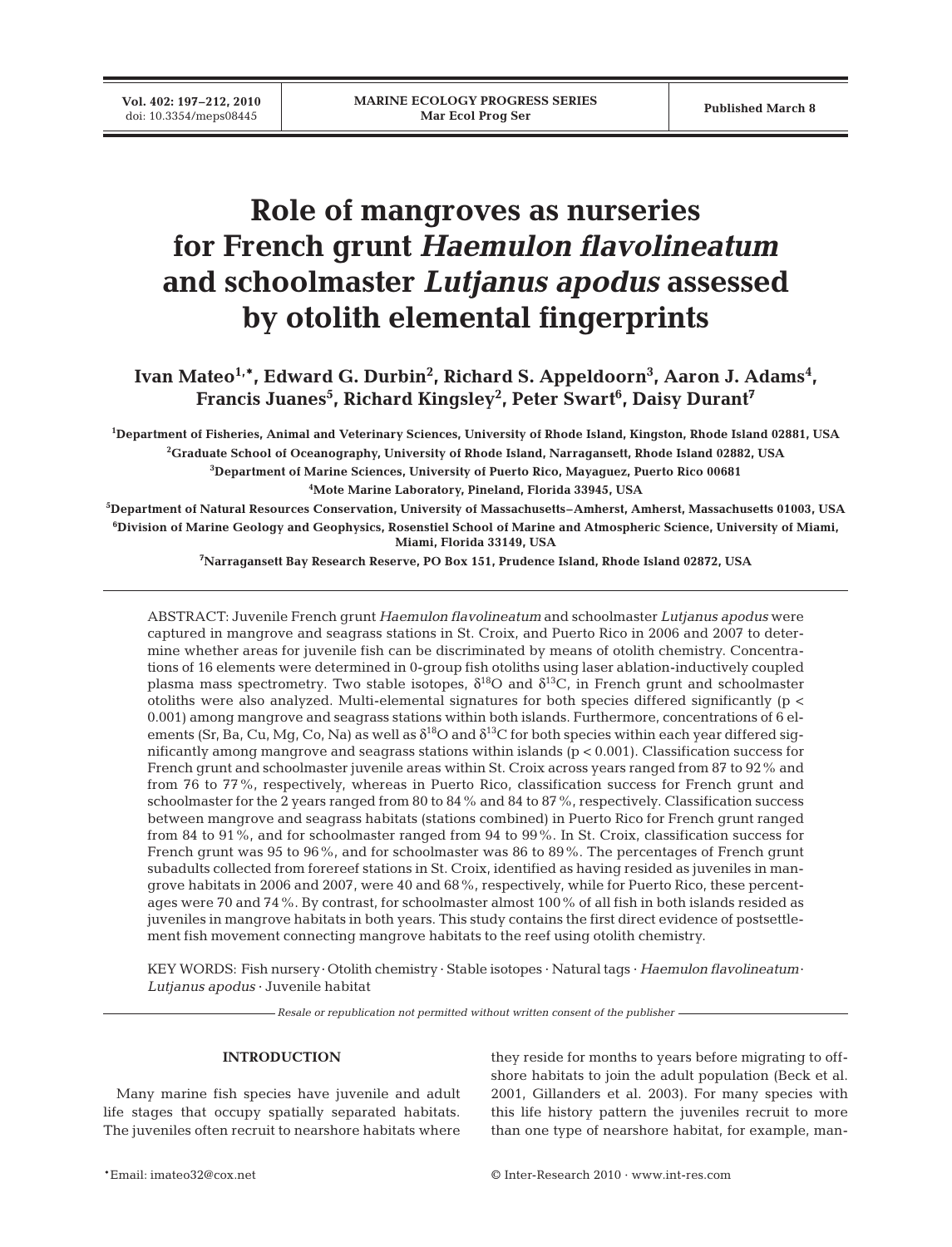grove and seagrass meadows, and those different habitats are likely to vary in quality (Beck et al. 2001, Gillanders et al. 2003, Mumby et al. 2004). Determining the relative value of various nursery areas is important to both understanding the ecological roles of the different juvenile habitats and managing harvested fish populations and coastal resources. Identification of nursery habitats is particularly important when some of the nearshore habitats used by juvenile fish are vulnerable to degradation or loss (Beck et al. 2001, Adams & Ebersole 2002, Mumby et al. 2004, Gillanders 2005). Otolith chemistry is a powerful tool used to investigate movements and life history of fishes (Campana 1999, Gillanders et al. 2003, Elsdon et al. 2008). Chemical habitat tags in the otoliths of juvenile fish have been used to differentiate individuals from different estuarine or riverine systems (Thorrold et al. 1998a,b, Gillanders & Kingsford 2000, Gillanders 2002b) and alternative types of nearshore habitats, including estuary versus rocky reef (Gillanders & Kingsford 1996) and estuary versus exposed coastal habitats (Yamashita et al. 2000, Forrester & Swearer 2002, Fodrie & Herzka 2008). In addition, through chemical analysis of the juvenile core of adult otoliths, the habitat tag has been used to determine the proportions of the adult fish population that resided in different juvenile habitats (Yamashita et al. 2000, Thorrold et al. 2001, Gillanders 2002a, Kraus & Secor 2005, Fodrie & Herzka 2008).

The French grunt *Haemulon flavolineatum* and the schoolmaster *Lutjanus apodus* are economically important species that occur in the western Atlantic Ocean and range from Bermuda to Brazil, including the Caribbean Sea. They occur in large schools on rocky and coral reefs to 60 m depth. Juveniles (<2 cm) settle from the plankton after 20 to 30 d in a highly aggregated pattern (Brothers & McFarland 1981, McFarland et al. 1985, Shulman 1985, Lindeman 1997). The majority (95%) of these juvenile fish settle into seagrass and mangrove habitats while about 5% settle onto structures such as rubble or coral heads (Shulman & Ogden 1987, Rooker & Dennis 1991, Nagelkerken et al. 2000a, Aguilar-Perera & Appeldoorn 2007). After a few weeks to months the small juveniles migrate to join schools of intermediate-sized individuals present in mangrove habitats (Rooker & Dennis 1991, Rooker 1995, Appeldoorn et al. 1997, Nagelkerken et al. 2000a,b,c, Mumby et al. 2004), or back-reef structures, usually patch reefs (Ogden & Ehrlich 1977, Brothers & McFarland 1981, Mateo & Tobias 2001, 2004, Adams & Ebersole 2002). Large juveniles eventually emigrate from these schools, and are presumed to move to forereef habitats, where they reside individually or in small groups (Appeldoorn et al. 1997, Cocheret de la Morinière et al. 2002). Adults of most French grunt and

schoolmaster typically form schools of a few to several hundred fish on coral reefs by day and feed in adjacent seagrass and mangrove areas by night (Appeldoorn et al. 1997, Nagelkerken et al. 2000a, Cocheret de la Morinière et al. 2002, Nagelkerken & van der Velde 2002, Mumby et al. 2004). However, studies about the reproductive strategies as well as the population structure of these 2 species are lacking.

The goals of the present study are to (1) investigate the utility of using the elemental composition of otoliths as naturally occurring habitat tags to determine habitat linkages in tropical nearshore ecosystems for juvenile and adult fish populations, and (2) evaluate the contribution of mangrove and seagrass habitats to adult fish populations of offshore reefs. The specific questions that this study addresses are: (1) Can tropical fish settlement and juvenile areas be identified by chemical signatures from otolith microchemistry? (2) Are spatial differences in the chemical signatures from tropical juvenile fish within juvenile areas consistent temporally? (3) What proportion of subadult French grunt and schoolmaster use mangrove and seagrass habitats as juveniles?

## **MATERIALS AND METHODS**

**Sampling methods.** In St. Croix, US Virgin Islands, 0-group juvenile French grunts and schoolmasters were collected from 2 mangrove (Altona Lagoon and Salt River) and 3 seagrass habitats (Teague Bay, Turner Hole and Great Pond) during May in 2006 and 2007 (Fig. 1). Distances between stations on the north coast of St. Croix were about 8 to 16 km, whereas on the south coast the distance between stations was 5 km. Fish were collected with 10 fish traps and a beach seine net. The fish traps were rectangular ( $92 \times 57 \times$ 19 cm) and made from vinyl-coated wire with 1.3 cm square mesh. Each trap was baited with ~400 g of herring *Clupea harengus* and set for 2 d. The beach seine measured  $15.24 \times 1.22$  m and had 1.3 cm stretch mesh. From 20 to 25 fish, 3 to 12 cm fork length (FL), were caught at each station (no French grunt were caught at Great Pond and no schoolmaster at Turner Hole). Sampled fish were kept frozen until they were dissected to remove the otoliths.

In Puerto Rico, 0-group juvenile fish were collected in La Parguera Bay from 1 mangrove station (Bahia Montalva) and 2 seagrass stations (Corral and El Palo), and in Guayanilla Bay from 2 mangrove stations (Punta Guayanilla and Maria Langa) (Fig. 1), from June and September 2006 and in June 2007. Distances between stations within La Parguera were about 3 to 5 km, whereas distance between the 2 bays (Guayanilla Bay and La Parguera) was 28 km. Both fish traps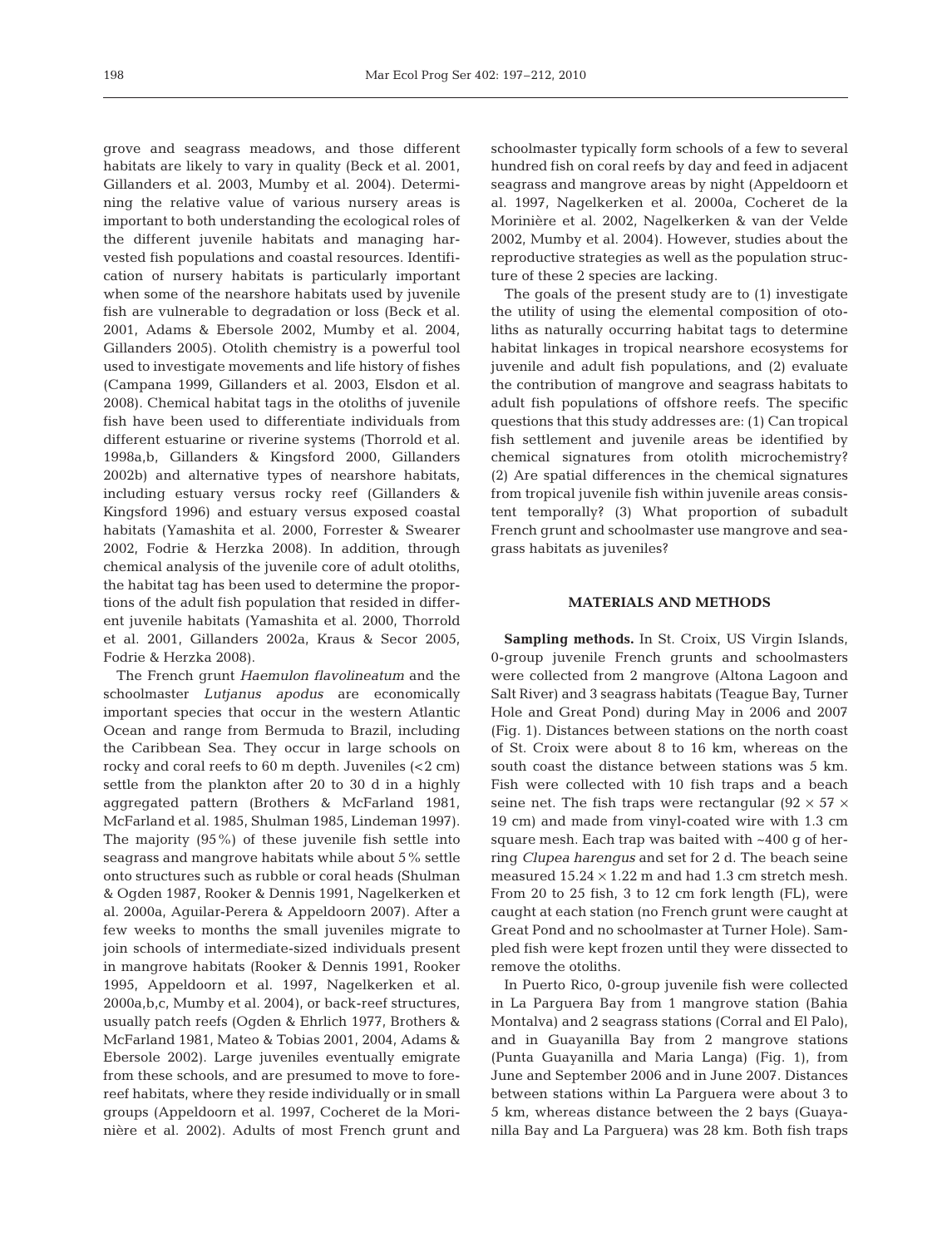and a seine were used as described above for sampling in St. Croix. From 20 to 25 schoolmasters and French grunts, 3 to 12 cm FL, were caught at each station (except for Guayanilla Bay where no French grunt were



Fig. 1. Study stations selected to collect juvenile French grunts *Haemulon flavolineatum* and schoolmasters *Lutjanus apodus* in (a) La Parguera, Puerto Rico, (b) Punta Guayanilla, Puerto Rico, and (c) St. Croix. Modified from Kendall et al. (2001)

caught, and Maria Langa where no schoolmaster were caught) and kept frozen until they were dissected to remove the otoliths.

We investigated connectivity in only a few specific locations where we found sufficient numbers of subadults on nearby reefs close to mangrove and seagrass habitats for comparison. We felt that these locations were ideal to study connectivity because (1) when we examined other nearby reefs adjacent to our mangrove study sites, there were few subadult individuals to collect and (2) some of these reefs constantly receive heavy fishing pressure. Therefore, we felt that if we included 2 years of data from 1 offshore reef site from 2 different locations (St. Croix and Puerto Rico), this would provide a better representation of the contribution of seagrass and mangrove habitats as fish nurseries to offshore reef fish populations. Subadult schoolmasters and French grunts were collected from reefs adjacent to Salt River mangrove lagoon in St. Croix, and Turrumote reef in the La Parguera, Puerto Rico, during the months of May and June 2007 and November 2008. This latter reef is adjacent to Bahia Montalva (mangrove station) and Corral (seagrass station). Fish were caught by spearfishing. Schoolmasters between 15 and 20 cm FL and French grunts from 12 to 15 cm FL were kept for analysis. These size ranges represent approximately 1 yr old fish (Billings & Munro 1974, Thompson & Munro 1983, Claro & García-Arteaga 1994) and would have been juveniles during the 2006 sampling season. Age was subsequently verified by examining annual bands and daily increments in otoliths at the National Marine Fisheries Service, Beaufort Laboratory (Mateo 2009, J. Potts pers. comm.). Fish were frozen before otoliths were removed.

**Otolith chemistry.** Fork length of each fish was measured before fish were dissected to remove the otoliths. Both left (for trace metals) and right (for stable isotopes) sagittal otoliths were removed, cleaned of endolymphatic tissue, rinsed 3 times with Milli-Q water and allowed to dry in a Class 100 laminar flow hood. Samples were placed in acid-washed 2.5 ml snap-cap containers. Each otolith was then measured under an Olympus MX-51 transmitted-light microscope at 400× using image analysis software (Image-Pro 6.1), and weighed  $(\pm 0.01 \text{ mg})$  on a Thermo Cahn microbalance. A total of 192 otoliths from juveniles were prepared for chemical analyses (French grunt,  $N = 96$ ; schoolmaster,  $N = 96$ ) for 2006. In 2007, 186 otoliths from juveniles were also prepared for chemical analyses (French grunt,  $N = 96$ ; schoolmaster,  $N = 90$ ). A total of 93 otoliths from subadults were prepared for chemical analyses (French grunt,  $N = 48$ ; schoolmaster,  $N = 45$ ) for 2007. In 2008, 96 otoliths from juveniles were also prepared for chemical analyses (French grunt,  $N = 48$ ; schoolmaster,  $N = 48$ ).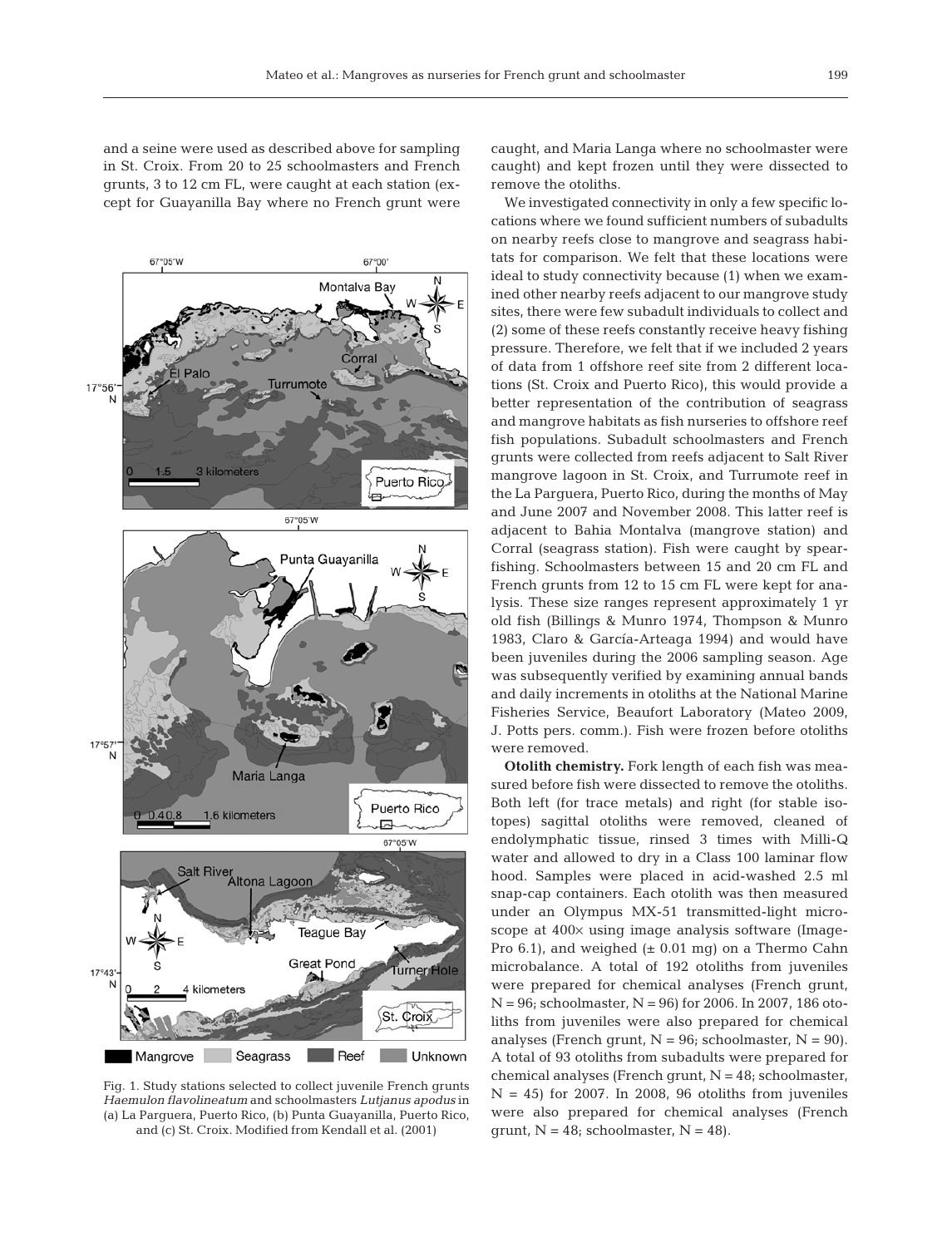Otoliths for trace elemental analysis were embedded in Three System Epoxy using flat embedding silicon rubber molds (Pelco #105) and left for 2 d while the epoxy hardened. Transverse thin sections of 400 µm were made with a Buehler low speed saw. These sections were mounted on a petrographic slide with thermoplastic glue and ground to the core in the sagittal plane with successively finer lapping film (30, 15, 9 and 3 µm) (Mateo 2009). The sectioned otoliths were ultrasonically cleaned in ultrapure water for 5 min to remove surface contamination and left to dry for 24 h in a laminar flow hood. These slides were then stored in petrographic slide boxes until chemical analysis could be performed.

Trace elemental concentrations were analyzed with laser ablation inductively coupled plasma mass spectrometry (LA-ICPMS) (Thermo X-Series II Quadrupole ICP-MS coupled with a UPS 213 Nd:Yag, New Wave Technologies Laser). Before microchemical analysis, otolith increment number and width was analyzed (Image-Pro image analysis software) so that we could sample trace metals in the immediate post-settlement regions of the otolith in juvenile and adult fish. A sharp decline in the increment widths after 30 d, which was seen in both schoolmaster and French grunt, was used as a reference point for the division between larval and postsettlement increments (see Lindeman 1997, Shaw 1997). Before analysis, the area was pre-ablated to reduce surface contamination. Two replicate 40 µm diameter spots in the postsettlement zone of each otolith were sampled with the laser operating at 10 Hz, in time-resolved analyses where background values were taken for 30 s and then 30 s of ablation analyses were collected. The resolution of the 40 µm diameter spots represents about 4 to 6 d of life for these fishes (Mateo 2009). Initially we examined 16 elements (Li, Na, Mg, Ca, Mg, Mn, Co, Cu, S, Al, Se, Rb, Sr, Ba, Pb and U). Seven elements (Na, Ca, Mg, Co, Cu, Ba, and Sr) were consistently detectible above background levels and were used for subsequent data analysis. Analytical results are expressed as molar ratios with respect to calcium.

The NIST 612 glass standard (US Department of Commerce, National Institute of Standards and Technology) was used as a standard for calculation of otolith elemental concentrations. The stability of laser conditions was evaluated by examining the relative standard deviation (RSD) of target elements in the NIST 612 glass standards. The day-to-day precision on the analyte/calcium ratio from this standard is estimated at  $20\%$  ( $\pm$  5% RSD), depending on which isotope is the analyte. This parameter was determined by averaging 30 analyses of NIST 612 glass standard that was ablated routinely each day the sample otoliths were analyzed. The limits of detection (LOD,

all in  $\mu$ mol  $g^{-1}$ ) were as follows: Na 6.1214; Mg 0.0593; Ca 0.1135; Sr 0.0036; Ba 0.0003; Co 0.0167; Cu 0.0271. The LODs were calculated as 3 times the SD of the background measurement of the isotope of interest measured in the sample otolith divided by the sensitivity (in counts per second [cps]  $\mu$ mol<sup>-1</sup> g<sup>-1</sup>) measured in the NIST 612 glass standard.

**Stable isotope analysis.** For inorganic <sup>13</sup>C and <sup>18</sup>O stable isotope analysis of young-of-the-year (YOY) fish, the right sagittal otoliths were ground to powder with mortar and pestle in a Class 100 laminar flow hood and the powder placed in acid-washed 2.5 ml snap-cap containers. For 1st yr subadults, the thin sections of each otolith were attached to a microscope slide and a computer-driven micromilling machine (Woods Hole Oceanographic Institution [WHOI], Mclean Laboratory) was used to free the juvenile core that represents the first year of growth from the surrounding otolith. This core material was then ground and placed in acid-washed 2.5 ml snap-cap containers. The stable carbon and oxygen isotopic composition of these otolith samples were determined using an automated carbonate device (Kiel III) attached to a Delta-plus stable isotope mass spectrometer. Data are expressed in δ notation relative to Vienna Peedee Belemnite (V-PDB). Data have been corrected for the usual isobaric interferences. External precision, calculated from replicate analyses of an internal laboratory calcite standard, was  $0.04\%$  for  $\delta^{13}$ C and  $0.08\%$  for  $δ<sup>18</sup>O.$ 

**Statistical analysis.** Two-way ANOVA was used to test for differences in fish size among stations and years for both species. We also examined relationships between otolith weight and otolith elemental composition and isotopic signatures with analysis of covariance (ANCOVA). If there was a significant relationship, we removed the effect of size (otolith weight used as a proxy for fish size) to ensure that differences in fish size among samples did not confound any site-specific differences in otolith chemistry. Concentrations of element were weight-detrended by subtracting the product of the common within-group linear slope times the otolith weight from the observed concentration (Campana et al. 2000).

To detect differences in the concentrations of particular elements and multi-element fingerprints among stations, habitats and between years, ANOVA and multivariate analyses of variance (MANOVA) were performed using stations nested within habitats. Pillai's trace was chosen as the test statistic because it is more robust than other multivariate statistics tests (e.g. Wilke's Lamda, Hotteling's T) for small sample sizes, unequal cell sizes and situations in which covariances are not homogeneous. Tukey's Honestly Significant Difference (HSD) test was used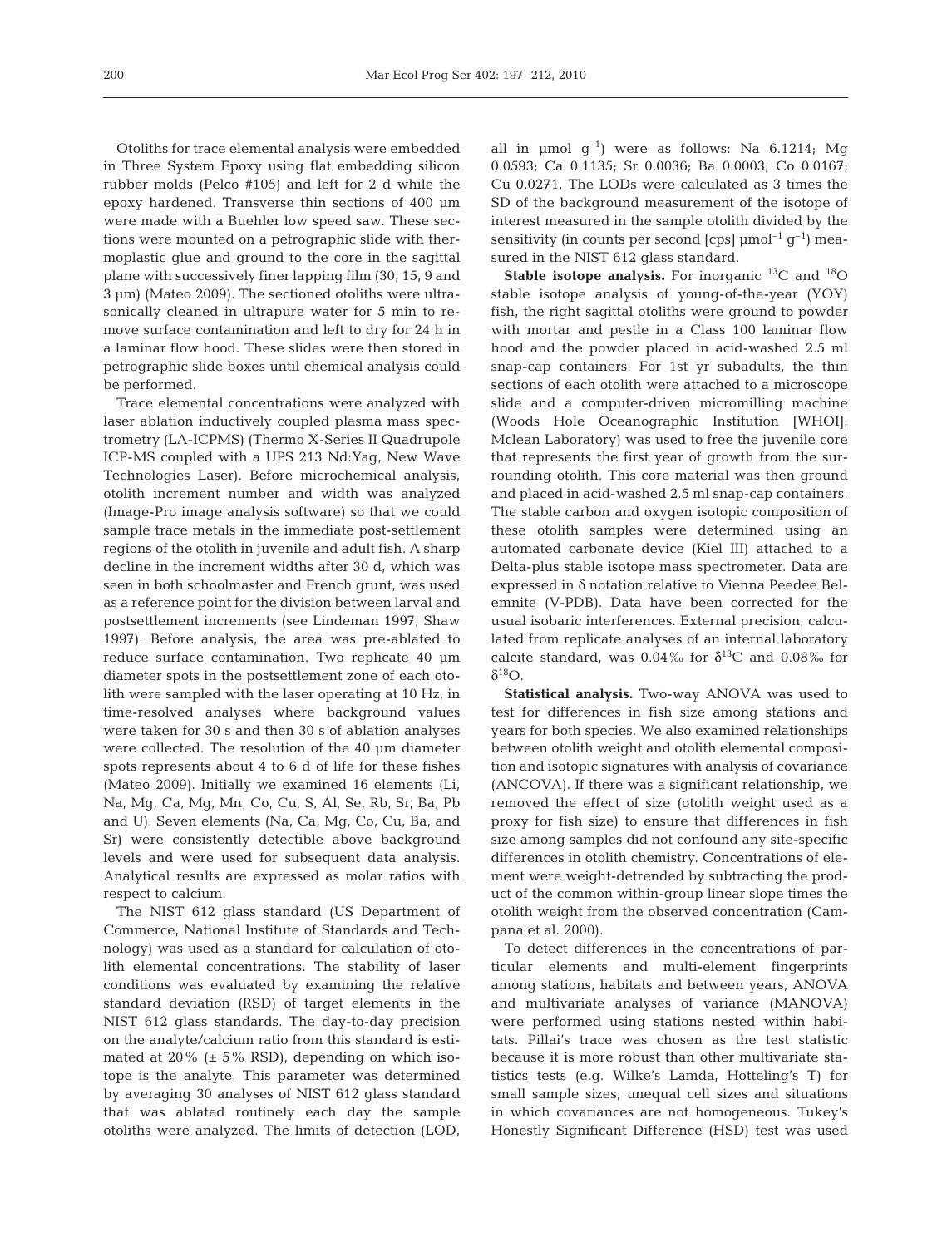to detect *a posteriori* differences among means (p < 0.05). Before statistical testing, residuals were examined for normality and homogeneity among stations. To meet model assumptions, all analyses were performed on natural log-transformed data  $(\ln|x + 1|)$ . Quadratic discriminant function analyses (QDFA) was chosen instead of linear discriminant function analysis as it does not require homogeneity of within-group covariance matrices (Quinn & Keough 2002). QDFA were used to visualize spatial differences within stations and years and examine classification success for juveniles from different stations or habitats across years. Classification success was the percentage of fish that were correctly assigned to their actual region given the information on location where the fish was collected and the chemical signature of each fish. Cross validations were performed by using jackknife ('leave one out') procedures in Systat.

A maximum-likelihood-based analysis was used to determine the proportion of subadult fish originating from the different nursery habitats. The maximum likelihood estimator was chosen because it performs better than classification-based estimators and provides maximum discriminatory power in mixed stock situations (Millar 1987, 1990). In our study, the chemical and isotopic signatures of the post-settlement region in the otoliths of the schoolmaster and French grunt juveniles captured in seagrass and mangrove habitats on La Parguera, Puerto Rico, and Salt River, St. Croix, in 2006 and 2007 were used as database references and the elemental and isotopic signatures of subadult schoolmasters and French grunts captured in nearby reefs in 2007 and 2008 were considered as the unknown mixed data set. Contribution per unit area was calculated by dividing the proportion of fish originating from a habitat type by its area (Kraus & Secor 2005, Dahlgren et al. 2006). Actual habitat areas are as follows: in Puerto Rico, mangrove in Montalva Bay = 3.7 km<sup>2</sup>, seagrass in Corral = 1.5 km<sup>2</sup> (Aguilar-Perera & Appeldoorn 2007); in St. Croix, mangrove in Salt River =  $0.12 \text{ km}^2$ , seagrass in Salt River =  $0.21 \text{ km}^2$ (Kendall et al. 2005).

### **RESULTS**

#### **Size distribution**

Mean FL of juvenile French grunts collected at each station varied from 3.8 to 9.4 cm, while for schoolmasters mean FL varied from 4.5 to 13.5 cm (Table 1). There were significant differences in mean FL among stations (ANOVA: p < 0.001) and between years (ANOVA:  $p < 0.05$ ) for each species in each island.

Table 1. Mean (SE) fork lengths (FL, cm) of French grunt *Haemulon flavolineatum* and schoolmaster *Lutjanus apodus* by habitat, station, and year. Abbreviations for (1) St. Croix stations: AL, Altona Lagoon; SR, Salt River; TB, Teague Bay; TH, Turner Hole; GP, Great Pond. Station abbreviations for (2) Puerto Rico stations: CO, Corral; EL, El Palo; ML, Maria Langa; MO, Montalva; GU, Punta Guayanilla; (3) habitats: MG, mangrove; SG, seagrass

| Habitat                          | Station                 | N<br>(2006) | FL.<br>(2006) | N<br>(2007) | FL<br>(2007) |  |  |  |  |  |
|----------------------------------|-------------------------|-------------|---------------|-------------|--------------|--|--|--|--|--|
| French grunt, St. Croix          |                         |             |               |             |              |  |  |  |  |  |
| MG                               | AL.                     | 21          | 4.07 (0.48)   | 24          | 3.80(0.14)   |  |  |  |  |  |
| MG                               | SR                      | 24          | 5.48 (0.36)   | 24          | 9.40(0.15)   |  |  |  |  |  |
| SG                               | TB.                     | 24          | 7.45(0.13)    | 24          | 4.40(0.18)   |  |  |  |  |  |
| SG                               | TH                      | 24          | 8.29 (0.15)   | 24          | 6.97(0.18)   |  |  |  |  |  |
| French grunt, Puerto Rico        |                         |             |               |             |              |  |  |  |  |  |
| MG                               | MO.                     | 24          | 5.80 (0.39)   | 24          | 5.16(0.31)   |  |  |  |  |  |
| МG                               | ML                      | 24          | 9.30(0.18)    | 24          | 8.90 (0.16)  |  |  |  |  |  |
| SG                               | CO                      | 24          | 7.80(0.10)    | 24          | 7.40 (0.31)  |  |  |  |  |  |
| SG                               | EL.                     | 24          | 7.40(0.14)    | 24          | 7.40(0.21)   |  |  |  |  |  |
|                                  | Schoolmaster, St. Croix |             |               |             |              |  |  |  |  |  |
| МG                               | AL                      | 21          | 9.60(0.35)    | 24          | 5.20(0.30)   |  |  |  |  |  |
| MG                               | <b>SR</b>               | 24          | 6.70(0.75)    | 24          | 7.80 (0.67)  |  |  |  |  |  |
| SG                               | TB                      | 24          | 9.60(0.49)    | 24          | 10.60 (0.78) |  |  |  |  |  |
| SG                               | GP                      | 24          | 10.60 (0.68)  | 24          | 5.24(0.35)   |  |  |  |  |  |
| <b>Schoolmaster, Puerto Rico</b> |                         |             |               |             |              |  |  |  |  |  |
| MG                               | <b>MO</b>               | 24          | 7.15(0.61)    | 24          | 7.30 (0.70)  |  |  |  |  |  |
| MG                               | GU                      | 24          | 4.50 (0.28)   | 24          | 4.50(0.63)   |  |  |  |  |  |
| SG                               | CO                      | 20          | 11.30 (0.30)  | 20          | 13.50 (0.80) |  |  |  |  |  |
| SG                               | EL.                     | 24          | 7.40 (0.36)   | 20          | 11.60 (0.71) |  |  |  |  |  |

## **Individual elemental and stable isotope concentrations in French grunt**

In St. Croix, several of the element and stable isotopes examined (Na, Sr, Mg,  $^{13}$ C) showed a significant relationship with the covariable otolith weight in the ANCOVA ( $p < 0.05$ ), which required the effect of the otolith weight to be removed for a subsequent ANOVA. For Puerto Rico, there were no significant relationships among elemental concentrations and stable isotopes with the covariable otolith weight in the ANCOVA ( $p > 0.05$ ).

The individual elemental concentrations and isotopic signatures of French grunts varied significantly among stations (ANOVA:  $p < 0.001$ ) and years (ANOVA:  $p <$ 0.001) for St. Croix and Puerto Rico. There was also significant interaction among sites and years (ANOVA: p < 0.001) for both islands. Since there were many significant interactions between year and station and year and habitat type (mangrove versus seagrass) for respective elements in 2-way ANOVA, 1-way ANOVA were employed to determine the spatial (among stations nested within habitats, and habitats within each year for each island for each species) and temporal (among years within each site or habitat for each spe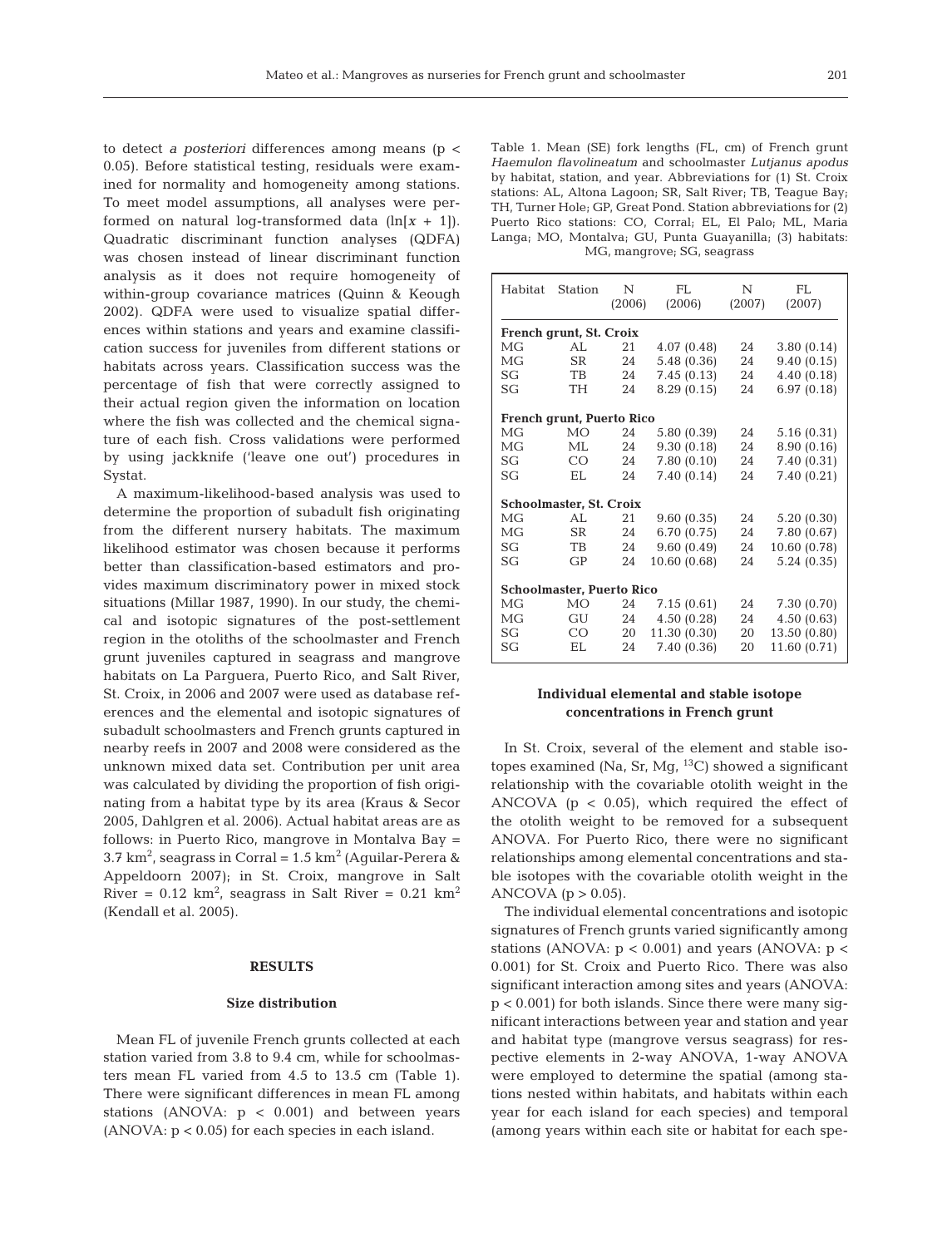cies) variation of individual elemental and stable isotopes concentrations.

In St. Croix there were significant variations of Sr, Ba, Na, Co, <sup>13</sup>C and <sup>18</sup>O among stations during both 2006 and 2007 (ANOVA: p < 0.001), while Cu showed significant variation among stations only in 2006 and Mg only in 2007 (ANOVA: p < 0.001) (Fig. 2). Both stable isotopes and all elements except Cu also showed significant within-station variability between years. For Puerto Rico, elemental concentrations of Na, Sr, Ba, Mg, Co,  $^{13}$ C and  $^{18}$ O varied significantly among stations in 2006, whereas in 2007 only Sr, Ba, Cu, 13C and  $^{18}$ O varied among stations (ANOVA:  $p < 0.001$ ) (Fig. 3). There was significant within-station variability between years for Na, Mg and Co but not for the other metals or for either stable isotope. There was no appar-



Fig. 2. Spatial and temporal variability in trace elements and stable isotopes measured in otoliths of young-of-the-year French grunts *Haemulon flavolineatum* collected in St. Croix in 2006 and 2007. Solid bars are mangrove stations and bars with patterns are seagrass stations. All trace element data (element/Ca  $\times$  10<sup>3</sup>) are  $\ln(x + 1)$  transformed. 1-way ANOVA on stations nested within habitats was used to detect differences within stations in each year. Stations indicated by different letters are significantly different from each other (Tukey's multicomparison test)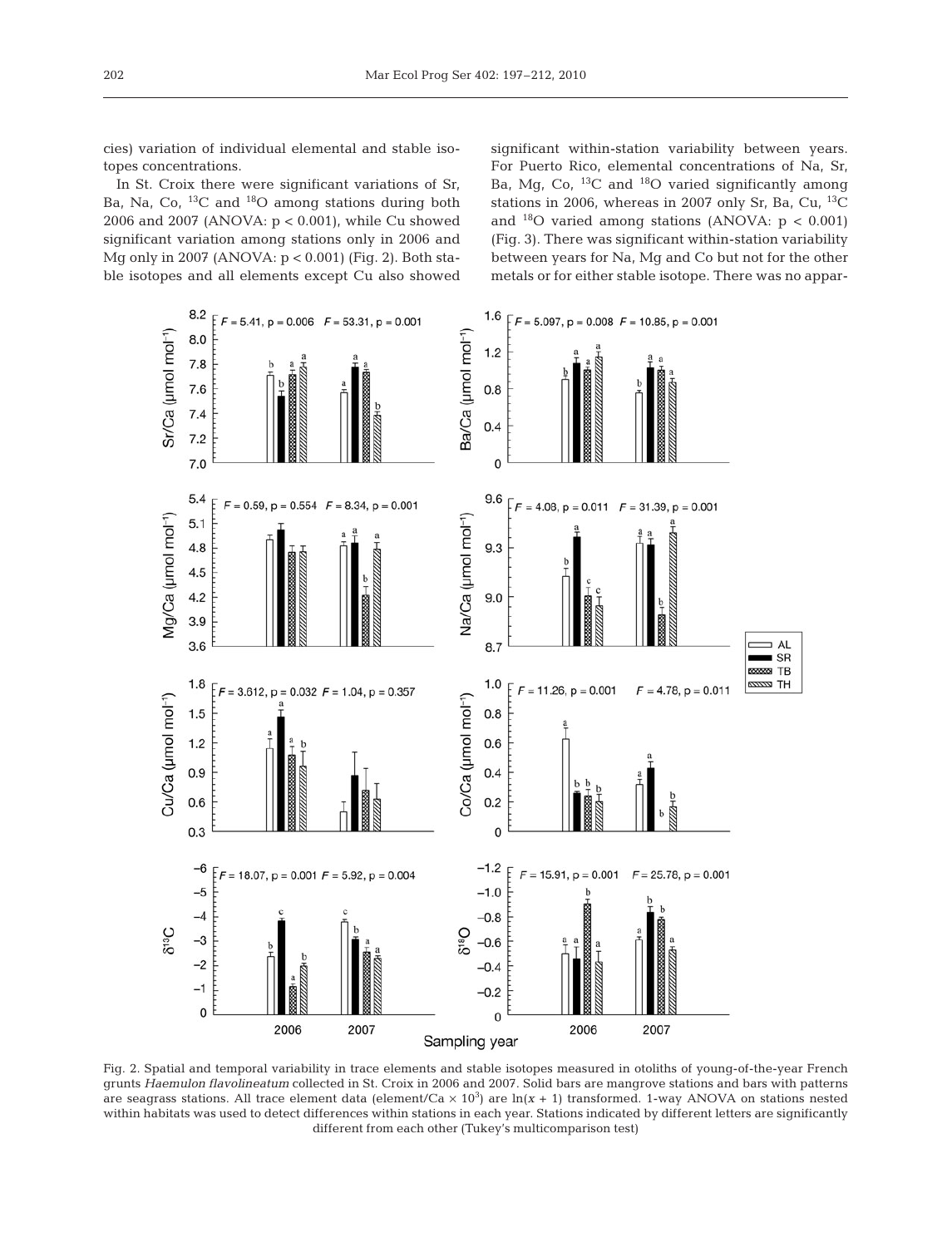ent trend in element concentrations among stations for both islands (Figs. 2 & 3). Some elements that had a higher concentration at a given station in the first year were lower during the next, while in other cases the reverse was observed (Figs. 2 & 3). When stations were combined by habitat, Sr and 13C were significantly higher in seagrass habitats in St. Croix, whereas Na, Mg, Co and <sup>18</sup>O were higher in mangrove habitats

(ANOVA:  $p < 0.001$ ). In Puerto Rico, Sr, <sup>13</sup>C and <sup>18</sup>O concentrations were significantly higher in seagrass habitats (ANOVA:  $p < 0.001$ ) while Co and Cu were significantly higher in mangrove habitats (ANOVA: p  $<$  0.001). Only Na and  $^{18}$ O varied across years when stations were combined by habitat for St. Croix (ANOVA: p < 0.001), while for Puerto Rico only Mg and Co varied (ANOVA:  $p < 0.001$ ).



Fig. 3. Spatial and temporal variability in trace elements and stable isotopes measured in otoliths of young-of-the-year Frenchgrunts *Haemulon flavolineatum* collected in Puerto Rico in 2006 and 2007. For details see legend of Fig. 2 (Tukey's multicomparison test)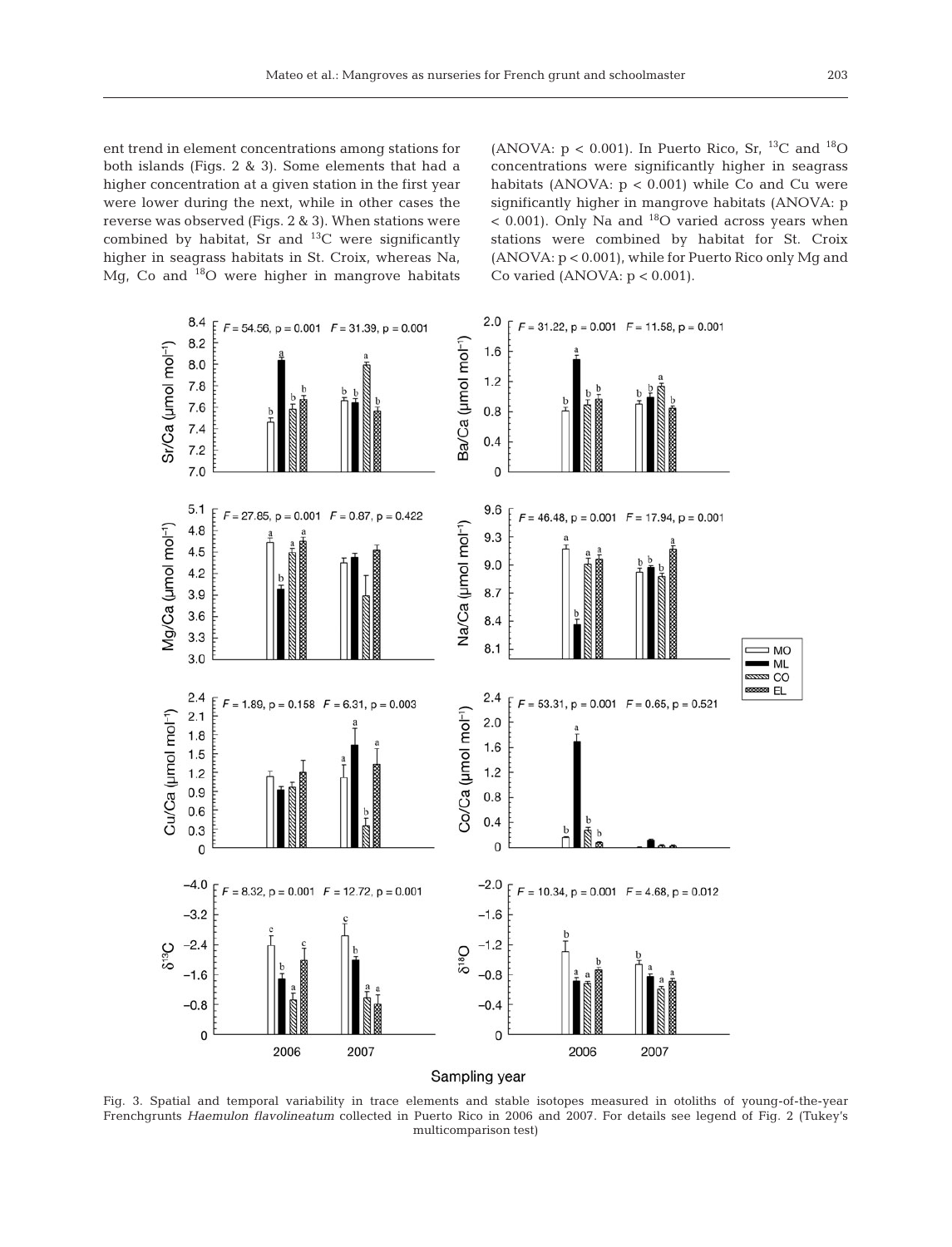#### **Individual elemental concentrations in schoolmaster**

In St. Croix, of all trace elements examined, only Ba showed a significant relationship with the covariable otolith weight in the ANCOVA, requiring the effect of the covariable to be removed for both islands (ANCOVA: p < 0.001). In St. Croix and Puerto Rico, the elemental concentrations and isotopic signatures of schoolmaster varied significantly among stations

(ANOVA:  $p < 0.001$ ) and years (ANOVA:  $p < 0.001$ ). There was also significant interaction among stations and year (ANOVA:  $p < 0.001$ ). There were significant variations among stations for Na, Sr, Ba, Mg, Co and <sup>13</sup>C during 2006 in St. Croix, and Ba, Co, <sup>13</sup>C and <sup>18</sup>O in Puerto Rico (ANOVA: p < 0.001; Tukey's HSD test: p < 0.05) (Figs. 4 & 5, respectively). During 2007, Na, Sr, Cu, Co, 13C and 18O varied among stations in St. Croix (Fig. 4), and Sr, Ba, Mg, Cu,  $^{13}$ C and  $^{18}$ O varied among



Fig. 4. Spatial and temporal variability in trace elements and stable isotopes measured in otoliths of young-of-the-year schoolmasters *Lutjanus apodus* collected in St. Croix in 2006 and 2007. For details see legend of Fig. 2 (Tukey's multicomparison test)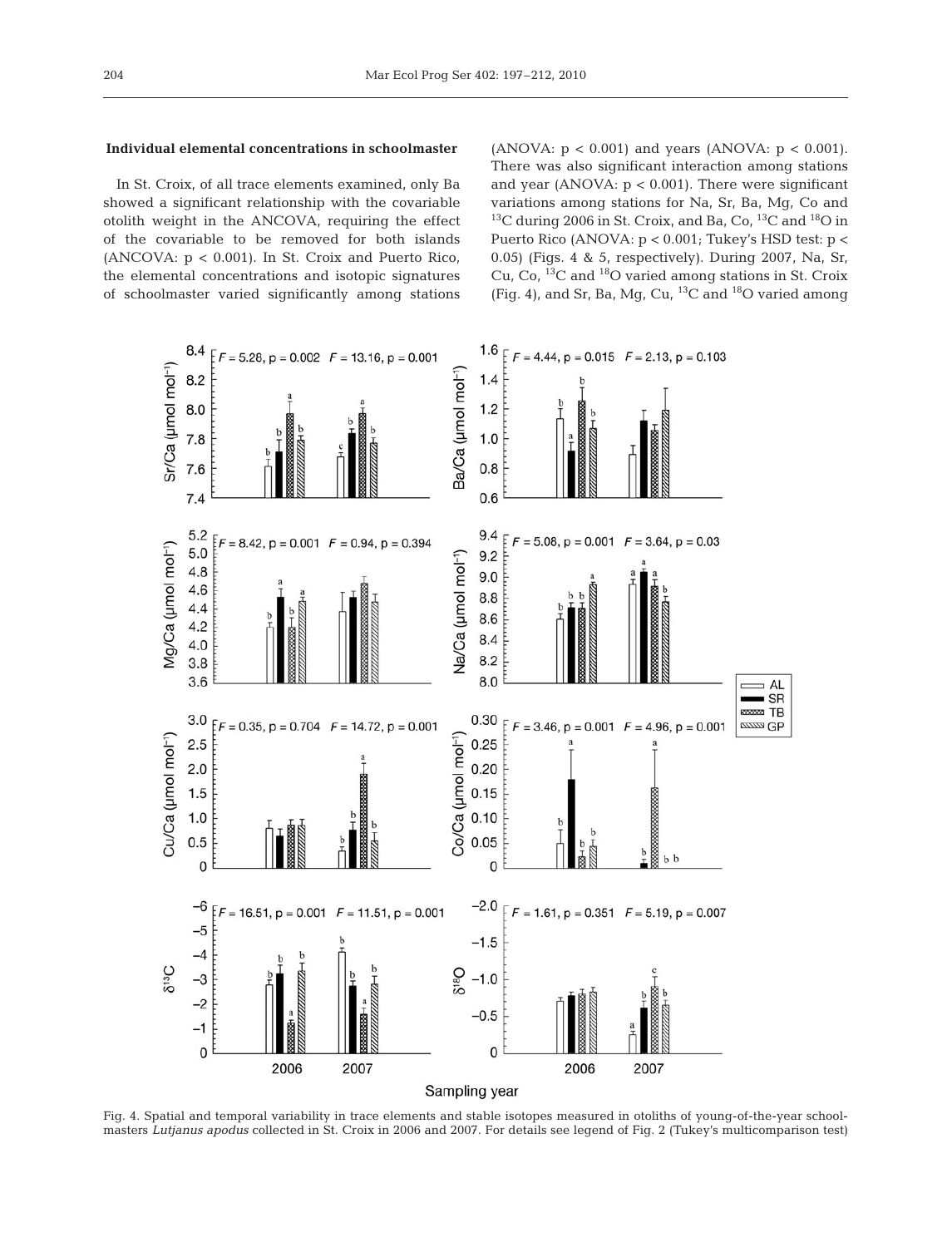Puerto Rico stations in 2007 (ANOVA: p < 0.001) (Fig. 5). There was within-station variability between years for Na and 18O in St. Croix, and for Sr, Ba and Co in Puerto Rico (ANOVA: p < 0.001). No trends in element concentrations among stations were apparent for St. Croix. Isotopic signatures within stations for Puerto Rico did not significantly vary temporally. Some elements that were higher at a given station the first year were lower the next year and vice versa. When stations were combined by habitat only Na and <sup>18</sup>O elemental

concentrations varied across years for St. Croix (ANOVA: p < 0.001), and only Ba and Co varied for Puerto Rico (ANOVA: p < 0.001). In St. Croix, Sr, Cu and 13C were significantly higher in seagrass habitats (ANOVA:  $p < 0.001$ ), whereas <sup>18</sup>O was higher in mangrove habitats (ANOVA: p < 0.001). In Puerto Rico, Sr, Ba and 13C were significantly higher in seagrass habitats (ANOVA:  $p < 0.001$ ) while Mg and <sup>18</sup>O concentrations were higher in mangrove habitats (ANOVA:  $p < 0.001$ ).



Fig. 5. Spatial and temporal variability in trace elements and stable isotopes measured in otoliths of young-of-the-year schoolmasters *Lutjanus apodus* collected in Puerto Rico in 2006 and 2007. For details see legend of Fig. 2 (Tukey's multicomparison test)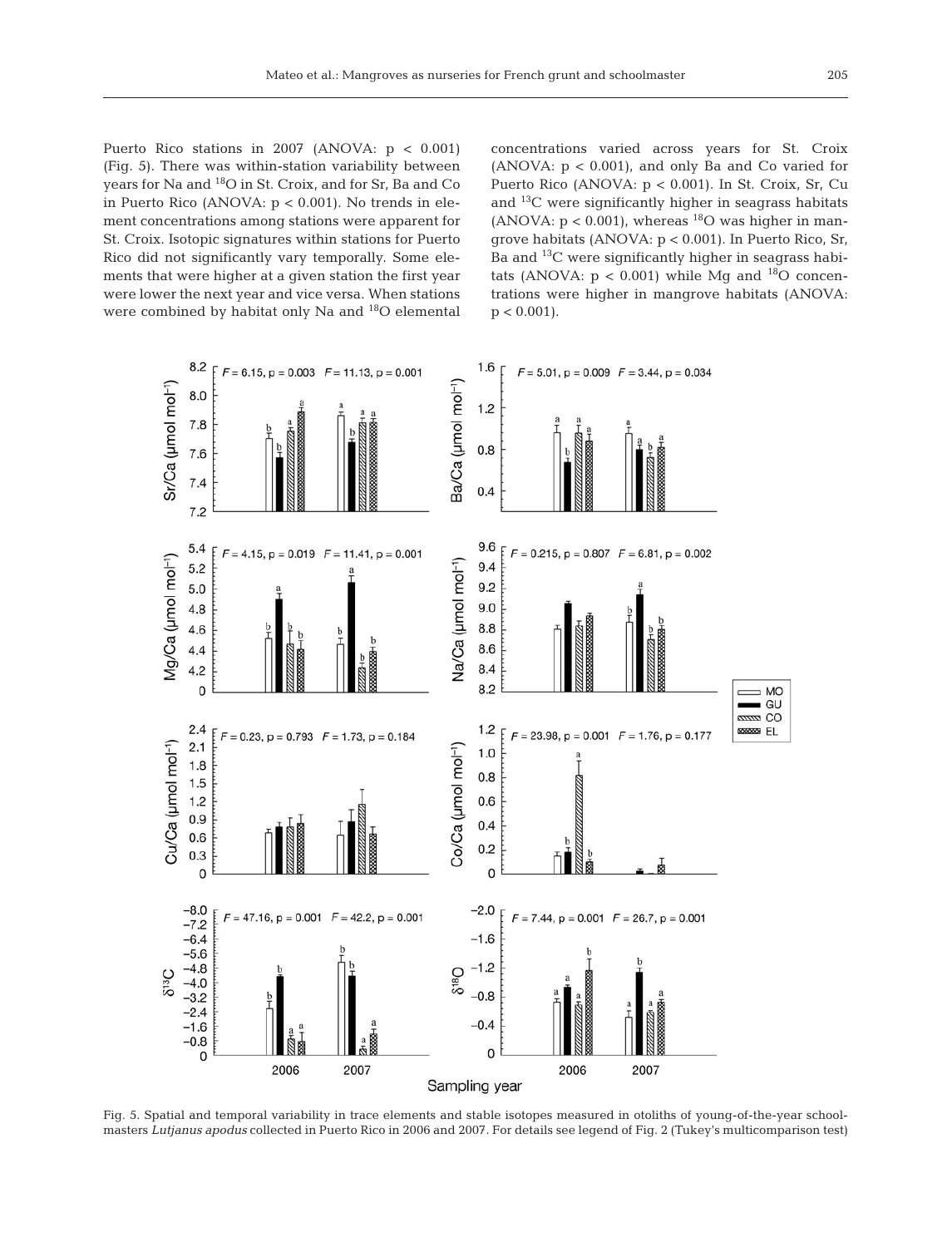## **Multi-elemental and stable isotope concentrations**

Results of MANOVA showed that multi-elemental and stable isotope signatures of both juvenile French grunt and schoolmaster otoliths differed significantly among stations in each island (MANOVA: St. Croix French grunt, p < 0.001; St. Croix schoolmaster, p < 0.001; Puerto Rico French grunt, p < 0.001; Puerto Rico schoolmaster, p < 0.001), and between years (MANOVA: St. Croix French grunt, p < 0.001; St. Croix schoolmaster, p < 0.001; Puerto Rico French grunt, p < 0.001; Puerto Rico schoolmaster, p < 0.001) for St. Croix and Puerto Rico. There was also a significant interaction between station and year (MANOVA: St. Croix French grunt, p < 0.001; St. Croix schoolmaster, p < 0.001; Puerto Rico French grunt, p < 0.001; Puerto Rico schoolmaster, p < 0.001), implying that the multi-elemental signatures differed among years depending on the station studied. Signatures also differed significantly between habitats (MANOVA: St. Croix French grunt, p < 0.001; St. Croix schoolmaster, p < 0.001; Puerto Rico French grunt, p < 0.001; Puerto Rico schoolmaster, p < 0.001). Significant interactions also existed between year and habitat (MANOVA: St. Croix French grunt, p < 0.001; St. Croix

schoolmaster, p < 0.001; Puerto Rico French grunt, p < 0.001; Puerto Rico schoolmaster, p < 0.001).

The average classification success for St. Croix French grunt nursery stations using both trace elements and stable isotopes was 87% for 2006 and 92% for 2007, while for Puerto Rico it was 84% in 2006 and 80% in 2007 (Table 2). When stations were combined by habitat, classification success between mangrove and seagrass habitats was 96% in St. Croix during both years, and 91 to 84% during 2006 and 2007, respectively, in Puerto Rico (Table 3). Elements that were important in the discrimination of French grunt nursery stations and habitats in Puerto Rico were Na, Co, Sr, Ba, 13C and 18 O, and for St. Croix were Na, Sr, 13C and 18O. For schoolmaster average classification success within the 4 St. Croix nurseries was 77% in 2006 and 76% in 2007, while in Puerto Rico it was 87% in 2006 and 84% in 2007 (Table 3). When data were combined by habitat, the results of the cross-validation procedure showed that the classification accuracy of the otoliths from the 2 habitats was 89% during 2006

Table 2. Jackknifed classification success using quadratic discriminant function analysis for French grunt *Haemulon flavolineatum* otoliths collected in St. Croix and Puerto Rico. Abbreviations defined in Table 1

| <b>Stations</b>        | AL             | <b>SR</b>      | TB             | TH               | $\%$<br>Correct | Habitat | MG             | SG             | $\%$<br>Correct |  |  |
|------------------------|----------------|----------------|----------------|------------------|-----------------|---------|----------------|----------------|-----------------|--|--|
| <b>St. Croix, 2006</b> |                |                |                |                  |                 |         |                |                |                 |  |  |
| AL                     | 17             | $\mathbf{1}$   | $\Omega$       | $\overline{2}$   | 85              | MG      | 36             | $\overline{2}$ | 95              |  |  |
| <b>SR</b>              | $\mathbf{1}$   | 17             | $\overline{0}$ | $\mathbf{0}$     | 94              | SG      | $\mathbf{1}$   | 38             | 97              |  |  |
| TB                     | $\mathbf{0}$   | $\overline{0}$ | 17             | 3                | 85              | Total   | 37             | 40             | 96              |  |  |
| TH                     | $\mathbf{1}$   | $\overline{0}$ | $\overline{2}$ | 16               | 84              |         |                |                |                 |  |  |
| Total                  | 19             | 18             | 19             | 21               | 87              |         |                |                |                 |  |  |
| St. Croix, 2007        |                |                |                |                  |                 |         |                |                |                 |  |  |
| AL                     | 21             | $\mathbf{0}$   | $\mathbf{1}$   | $\mathbf{0}$     | 95              | MG      | 41             | $\overline{2}$ | 95              |  |  |
| <b>SR</b>              | $\overline{2}$ | 16             | 3              | $\Omega$         | 76              | SG      | $\mathbf{1}$   | 41             | 98              |  |  |
| TB                     | $\Omega$       | $\Omega$       | 18             | $\Omega$         | 100             | Total   | 42             | 43             | 96              |  |  |
| TH                     | $\Omega$       | $\mathbf{0}$   | $\mathbf{1}$   | 23               | 96              |         |                |                |                 |  |  |
| Total                  | 23             | 16             | 23             | 23               | 92              |         |                |                |                 |  |  |
| <b>Stations</b>        | CO             | EL             | ML             | <b>MO</b>        | $\%$            | Habitat | MG             | SG             | $\%$            |  |  |
|                        |                |                |                |                  | Correct         |         |                |                | Correct         |  |  |
| Puerto Rico, 2006      |                |                |                |                  |                 |         |                |                |                 |  |  |
| CO                     | 11             | 5              | $\overline{0}$ | $\boldsymbol{2}$ | 61              | MG      | 37             | 3              | 93              |  |  |
| EL                     | $\Omega$       | 19             | $\Omega$       | $\overline{2}$   | 90              | SG      | $\overline{4}$ | 35             | 90              |  |  |
| ML                     | $\Omega$       | $\overline{0}$ | 20             | $\mathbf{0}$     | 100             | Total   | 41             | 38             | 91              |  |  |
| <b>MO</b>              | $\overline{2}$ | $\overline{2}$ | $\mathbf{0}$   | 16               | 80              |         |                |                |                 |  |  |
| Total                  | 13             | 26             | 20             | 20               | 84              |         |                |                |                 |  |  |
| Puerto Rico, 2007      |                |                |                |                  |                 |         |                |                |                 |  |  |
| CO                     | 21             | $\overline{0}$ | 3              | $\mathbf{0}$     | 88              | MG      | 33             | 7              | 83              |  |  |
| ΕL                     | $\Omega$       | 18             | $\overline{2}$ | $\mathbf{1}$     | 86              | SG      | 7              | 38             | 84              |  |  |
| ML                     | $\overline{2}$ | $\mathbf{1}$   | 17             | $\overline{2}$   | 77              | Total   | 40             | 45             | 84              |  |  |
| MO                     | $\Omega$       | $\mathbf{1}$   | 5              | 12               | 67              |         |                |                |                 |  |  |
| Total                  | 23             | 20             | 27             | 15               | 80              |         |                |                |                 |  |  |

and 86% during 2007 in St. Croix, and 94 and 99% during 2006 and 2007, respectively, in Puerto Rico (Table 3). Elements that were important in the discrimination of schoolmaster nursery stations and habitats in Puerto Rico were Na, Mg, Co, Sr, Ba,  $^{13}$ C and  $^{18}$ O, and for St. Croix were Na, Cu, Sr, <sup>13</sup>C and <sup>18</sup>O.

#### **Subadult connectivity**

The results from the maximum likelihood analysis, using trace metal and stable isotope data of postsettlement regions of juvenile schoolmasters collected in 2006 and 2007 as the reference database, showed that 99% of the subadult schoolmasters collected in 2007 and 2008 came from mangrove nursery habitats in both islands (Table 4). A similar analysis showed that French grunt subadults originated from both habitats, with 70% coming from mangrove and 30% from seagrass in Puerto Rico in 2007, and 74% coming from mangrove and 26% from seagrass in 2008. In St. Croix,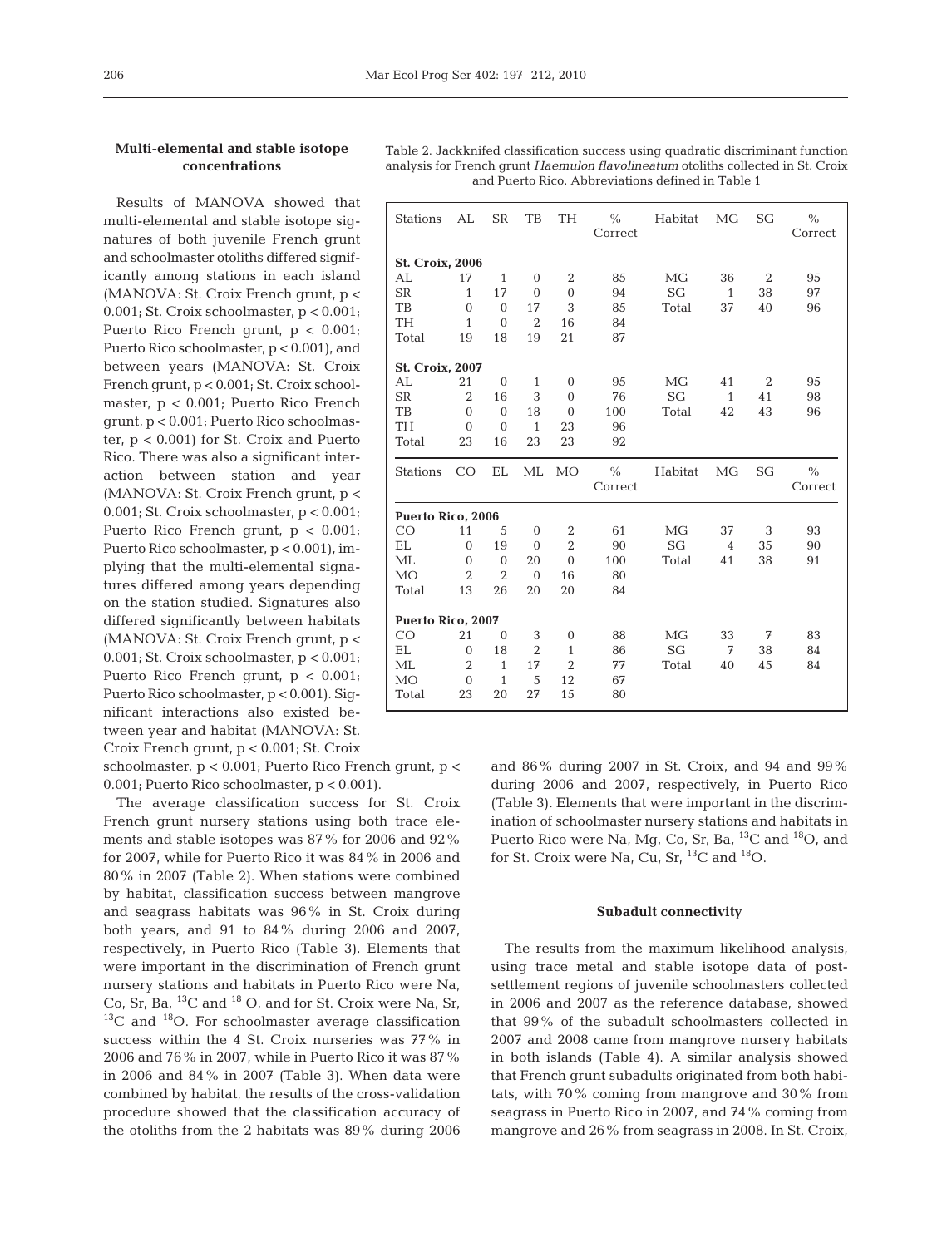| <b>Stations</b>        | AL                             | GP                 | <b>SR</b>            | TB             | $\%$<br>Correct | Habitat | MG             | SG             | $\%$<br>Correct |  |
|------------------------|--------------------------------|--------------------|----------------------|----------------|-----------------|---------|----------------|----------------|-----------------|--|
| <b>St. Croix, 2006</b> |                                |                    |                      |                |                 |         |                |                |                 |  |
| AL                     | 16<br>3<br>2<br>76<br>$\Omega$ |                    |                      |                | MG              | 34      | 7              | 83             |                 |  |
| GP                     | $\overline{2}$                 | 14                 | $\mathbf{1}$         | $\mathbf{1}$   | 78              | SG      | $\overline{2}$ | 36             | 95              |  |
| <b>SR</b>              | 3                              | $\mathbf{0}$       | 15                   | $\overline{2}$ | 75              | Total   | 36             | 43             | 89              |  |
| TB                     | $\mathbf{1}$                   | $\mathbf{1}$       | $\overline{2}$       | 16             | 80              |         |                |                |                 |  |
| Total                  | 22                             | 15                 | 21                   | 21             | 77              |         |                |                |                 |  |
| St. Croix, 2007        |                                |                    |                      |                |                 |         |                |                |                 |  |
| AL                     | 21                             | $\overline{0}$     | 2                    | $\mathbf{0}$   | 91              | MG      | 41             | 5              | 89              |  |
| GP                     | 3                              | 11                 | $\overline{4}$       | $\overline{2}$ | 55              | SG      | 7              | 31             | 82              |  |
| <b>SR</b>              | $\overline{2}$                 | 3                  | 17                   | $\mathbf{1}$   | 74              | Total   |                | 36             | 86              |  |
| TB                     | $\overline{0}$                 | $\mathbf{1}$       | $\overline{2}$       | 15             | 83              |         |                |                |                 |  |
| Total                  | 26                             | 15                 | 25                   | 18             | 76              |         |                |                |                 |  |
|                        |                                |                    |                      |                |                 |         |                |                |                 |  |
| <b>Stations</b>        | CO                             | <b>EL</b>          | GU                   | <b>MO</b>      | $\%$            | Habitat | MG             | SG             | $\frac{0}{0}$   |  |
|                        |                                |                    |                      |                | Correct         |         |                |                | Correct         |  |
| Puerto Rico, 2006      |                                |                    |                      |                |                 |         |                |                |                 |  |
| CO                     | 18                             | $\overline{0}$     | $\overline{0}$       | $\overline{2}$ | 90              | MG      | 34             | $\overline{4}$ | 89              |  |
| EL                     | $\mathbf{1}$                   | 19                 | $\Omega$             | $\Omega$       | 95              | SG      | $\mathbf{1}$   | 39             | 98              |  |
| GU                     | $\mathbf{0}$                   | $\overline{0}$     | 17                   | $\overline{4}$ | 81              | Total   | 35             | 43             | 94              |  |
| <b>MO</b>              | $\overline{2}$                 | $\overline{0}$     | $\mathbf{1}$         | 14             | 82              |         |                |                |                 |  |
| Total                  | 21                             | 19                 | 18                   | 20             | 87              |         |                |                |                 |  |
| Puerto Rico, 2007      |                                |                    |                      |                |                 |         |                |                |                 |  |
| CO                     | 13                             | 6                  | $\overline{0}$       | $\mathbf{1}$   | 65              | MG      | 39             | $\mathbf{0}$   | 100             |  |
| EL                     | 3                              | 18                 | $\Omega$             | $\Omega$       | 90              | SG      | $\mathbf{1}$   | 39             | 98              |  |
| GU                     | $\Omega$                       | $\mathbf{1}$       | 19                   | $\mathbf{0}$   | 95              | Total   | 40             | 39             | 99              |  |
| <b>MO</b><br>Total     | $\Omega$<br>16                 | $\mathbf{1}$<br>26 | $\overline{2}$<br>21 | 17<br>18       | 85<br>84        |         |                |                |                 |  |

Table 3. Jackknifed classification success using quadratic discriminant function analysis for schoolmaster *Lutjanus apodus* otoliths collected in St. Croix and Puerto Rico. Abbreviations defind in Table 1

40% of French grunt subadults originated from mangrove and 60% from seagrass habitats in 2007, and in 2008, 68% of French grunt subadults originated from mangrove and 32% from seagrass habitats. When we scaled up the results from our study by using areas of each habitat type, in Puerto Rico the contribution of subadults per area of Montalva and Corral to adult French grunt populations in Turrumote was 0.2 individuals (ind.)  $km^{-2}$ , for both seagrass and mangrove habitats, respectively, across years (Table 4). For schoolmaster, the contribution to adult populations in Turrumote was  $0.27$  and  $0.07$  ind.  $km^{-2}$  for mangrove and seagrass habitats, respectively, across years (Table 4). In St. Croix, the contributions per area of Salt River to adult French grunt populations of adjacent reefs were 2.86 and 3.3 ind. km–2 for seagrass and mangrove habitats, respectively, in 2007, and 1.52 and 5.67 ind. km–2 in 2008, respectively. For schoolmaster, the contribution per area of Salt River to adjacent reefs was 0.05 and 8.2 ind. km–2 for seagrass and mangrove habitats, respectively, across years.

## **DISCUSSION**

Many studies in the Caribbean have observed juveniles of coral reef fishes in mangroves and in seagrass beds (e.g. Nagelkerken et al. 2000a,b,c, Mumby et al. 2004). The adults of these species have also been observed on the coral reef or in offshore waters, suggesting that the juveniles migrate from the mangroves and seagrass beds to the reef or deeper waters at a certain age (Appeldoorn et al. 1997, Nagelkerken et al. 2000a,b,c, Cocheret de la Morinière et al. 2002). These results suggest seagrass meadows and mangrove lagoons have a critical role as nurseries for adult fish populations of reefs. However, there is little direct evidence of the functioning of these habitats as nursery areas and whether the higher juvenile biomass in these habitats is successfully transferred to the adult populations (Beck et al. 2001, Gillanders 2005). Establishing this link between juvenile and adult populations is critical for distinguishing between habitats that are productive for resident individuals and habitats that are actually serving as nurseries (i.e. supplying large numbers of individuals to adult habitats). There have been several approaches to study connectivity among mangrove habitats

such as the use of tagging (Appeldoorn et al. 1997, Luo et al. 2009), mathematical algorithms (Mumby et al. 2004), ontogenetic change in size and feeding habits (Nagelkerken et al. 2000a,b,c, Cocheret de la Morinière et al. 2003, Nakamura et al. 2008). However, these attempts do not answer the question of how many fish are being recruited to the adult populations.

This study provides the first direct and robust evidence of post-settlement fish movement connecting tropical mangrove habitats to the coral reef using otolith chemistry and estimates of the contribution of local mangrove fish production per area to offshore populations. Our study found that distinct natural tags existed among seagrass and mangrove habitats that were used to successfully discriminate juvenile fish from different areas. Application of these natural tags to subadults revealed that mangrove nursery habitats contributed disproportionately high numbers to subadult recruitment compared with seagrass habitats for schoolmaster across both islands, whereas habitat specific contributions were more similar for French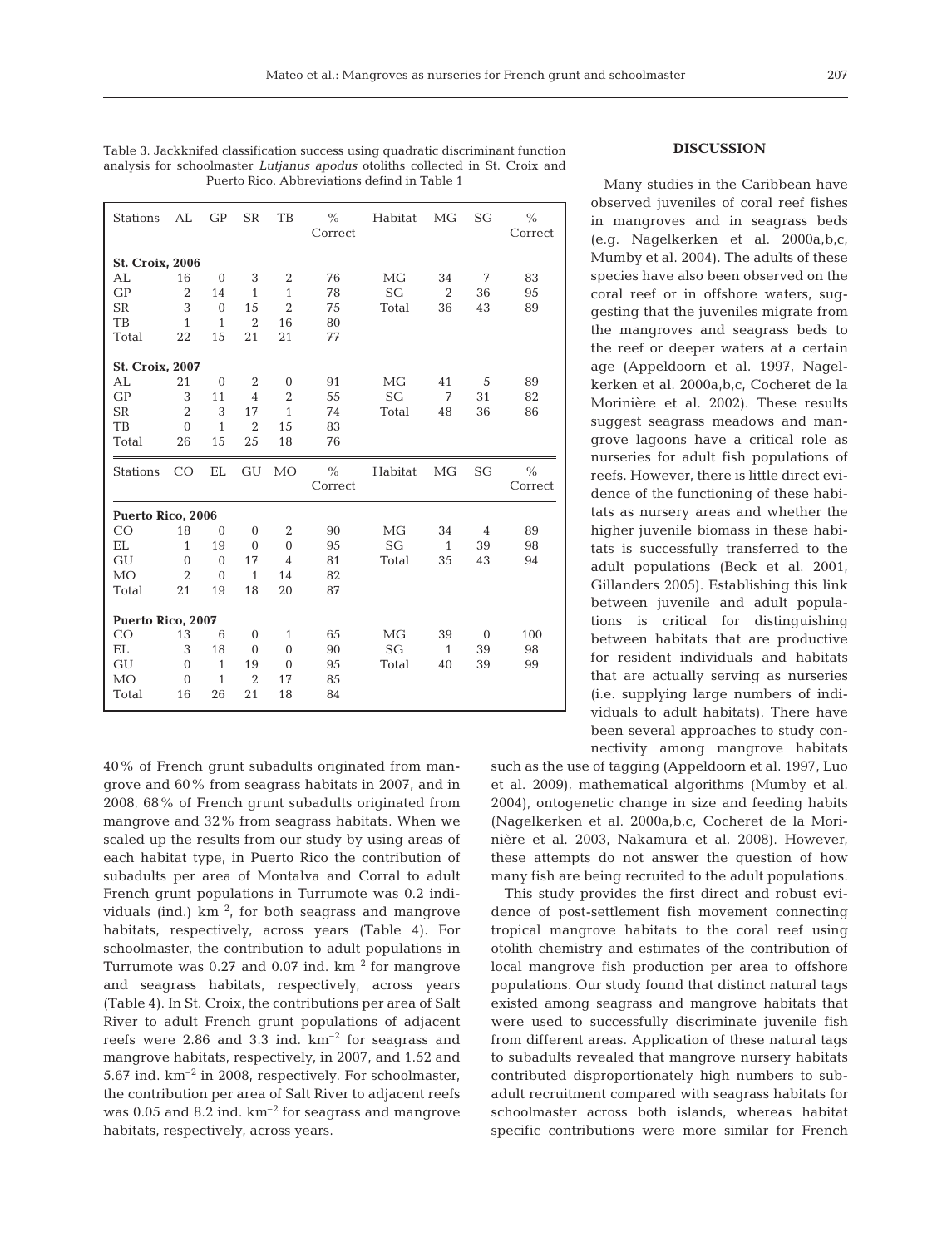Table 4. Estimates of proportion and contribution per area of French grunt *Haemulon flavolineatum* and schoolmaster *Lutjanus apodus* subadults originating from mangrove and seagrass habitatsfor 2007 and 2008. Estimates are based on data from Sr, Ba, Mg, Cu, Na, 13C and 18O in the postsettlement portion of the otoliths of subadults captured in 2007 and 2008 and using the data from juveniles captured in 2006 and 2007 as reference data sets. N: number of subadult samples

|                                     | French<br>qrunt | $Proportion$ —<br>School-<br>master | Area<br>(km <sup>2</sup> ) | Contribution $km^{-2}$<br>French<br>qrunt | School-<br>master |
|-------------------------------------|-----------------|-------------------------------------|----------------------------|-------------------------------------------|-------------------|
| 2007                                |                 |                                     |                            |                                           |                   |
| St. Croix: Salt River               |                 |                                     |                            |                                           |                   |
| Seagrass                            | 0.6             | 0.01                                | 0.21                       | 2.86                                      | 0.05              |
| Mangrove                            | 0.4             | 0.99                                | 0.12                       | 3.33                                      | 8.25              |
| N                                   | 24              | 2.1                                 |                            |                                           |                   |
| Puerto Rico: Turrmote, La Parquera  |                 |                                     |                            |                                           |                   |
| Seagrass (Corral)                   | 0.3             | 0.1                                 | 1.50                       | 0.20                                      | 0.07              |
| Mangrove (Montalva)                 | 0.7             | 0.99                                | 3.70                       | 0.19                                      | 0.27              |
| N                                   | 24              | 24                                  |                            |                                           |                   |
| 2008                                |                 |                                     |                            |                                           |                   |
| St. Croix: Salt River               |                 |                                     |                            |                                           |                   |
| Seagrass                            | 0.32            | 0.01                                | 0.21                       | 1.52                                      | 0.05              |
| Mangrove                            | 0.68            | 0.99                                | 0.12                       | 5.66                                      | 8.25              |
| N                                   | 24              | 21                                  |                            |                                           |                   |
| Puerto Rico: Turrumote, La Parquera |                 |                                     |                            |                                           |                   |
| Seagrass (Corral)                   | 0.26            | 0.01                                | 1.50                       | 0.20                                      | 0.07              |
| Mangrove (Montalva)                 | 0.74            | 0.99                                | 3.70                       | 0.20                                      | 0.27              |
| N                                   | 24              | 24                                  |                            |                                           |                   |

grunt. The percentage of the French grunt subadults identified as having resided as juveniles in mangrove habitats the previous year was estimated to range between 40 and 68% for Salt River, St. Croix, and between 70 and 74% for La Parguera, Puerto Rico. For schoolmaster almost 100% of all fish resided in mangrove habitats in both islands across years. These results suggest that mangrove habitats in these regions may be acting as 'nursery habitats' by contributing more individuals per unit area to schoolmaster adult populations than the adjacent seagrass habitats, whereas for French grunt mangrove and seagrass may be contributing in similar proportions to the adult populations in the local regions studied in St. Croix and Puerto Rico.

Reasons why mangrove habitats appear to contribute more to adult populations of one species than the to the other are unclear (Cocheret de la Morinière et al. 2003, Pollux et al. 2007). Among possible explanations are different habitat settlement preferences and migration life cycles of the 2 species. Fish settlement studies have found that schoolmaster larvae tend to settle primarily into the mangrove habitats while French grunt settle in several habitats (Pollux et al. 2007). As a result few schoolmaster juveniles are found in seagrass habitats. Furthermore, Cocheret de la Morinière et al. (2003) found that schoolmasters settle, grow and develop to a later stage in mangrove habitats before they move to reef habitats and termed this period as long postsettlement life cycle migration. For French grunts, Cocheret de la Morinière et al. (2003) defined their migration as a stepwise postsettlement life cycle where, in contrast to schoolmasters, French grunt juveniles dwell in shallow water mangrove and seagrass habitats close to the backreef. Larger individuals then move to deeper habitats where they grow to subadult size, at which point they migrate to nearby forereef habitats.

Another reason for the disproportionate contribution of mangrove juvenile habitat to the adult populations compared with seagrass habitat may be due to fish in that habitat having higher densities, higher growth rates, lower mortality or more successful recruitment to the adult population (Beck et al. 2001). In the Caribbean, densities of both schoolmasters and French grunts are greater in mangrove habitat (Nagelkerken et al. 2000a,b,c, Cocheret de la Morinière et al. 2002, Mumby et al. 2004, Aguilar-Perera & Appeldoorn

2007). Using otolith microstructure of the same fish as used in the present study, Mateo (2009) found higher growth rates in mangrove than in seagrass habitats for schoolmasters and French grunts during the postsettlement period in Puerto Rico and St. Croix. These findings suggest that mangrove habitats may be producing more juvenile schoolmasters and French grunts because they support faster growing fish that successfully recruit to the adult population.

A possible source of error in the classification models by station is that misclassified fish had recently moved into the collection habitat from the adjacent alternative habitat type (Chittaro et al. 2005, 2006). One of the assumptions in otolith chemistry studies is that captured fish must have resided close to their collection sites for sufficiently long to reflect local conditions (Brown 2006, Fodrie & Herzka 2008). This may be a reasonable assumption if collection stations are separated by 10 to 100 km. However, this may not be the case for nearby collection stations if there is shortterm, small-scale movement of fish. Movement of individuals between mangrove and nonmangrove coastal habitats before capture would result in a chemical tag that was either typical of the alternative habitat type or an intermediate value depending on the timing of the movement. By examining the period of recent growth in the otolith edge and comparing the elemental con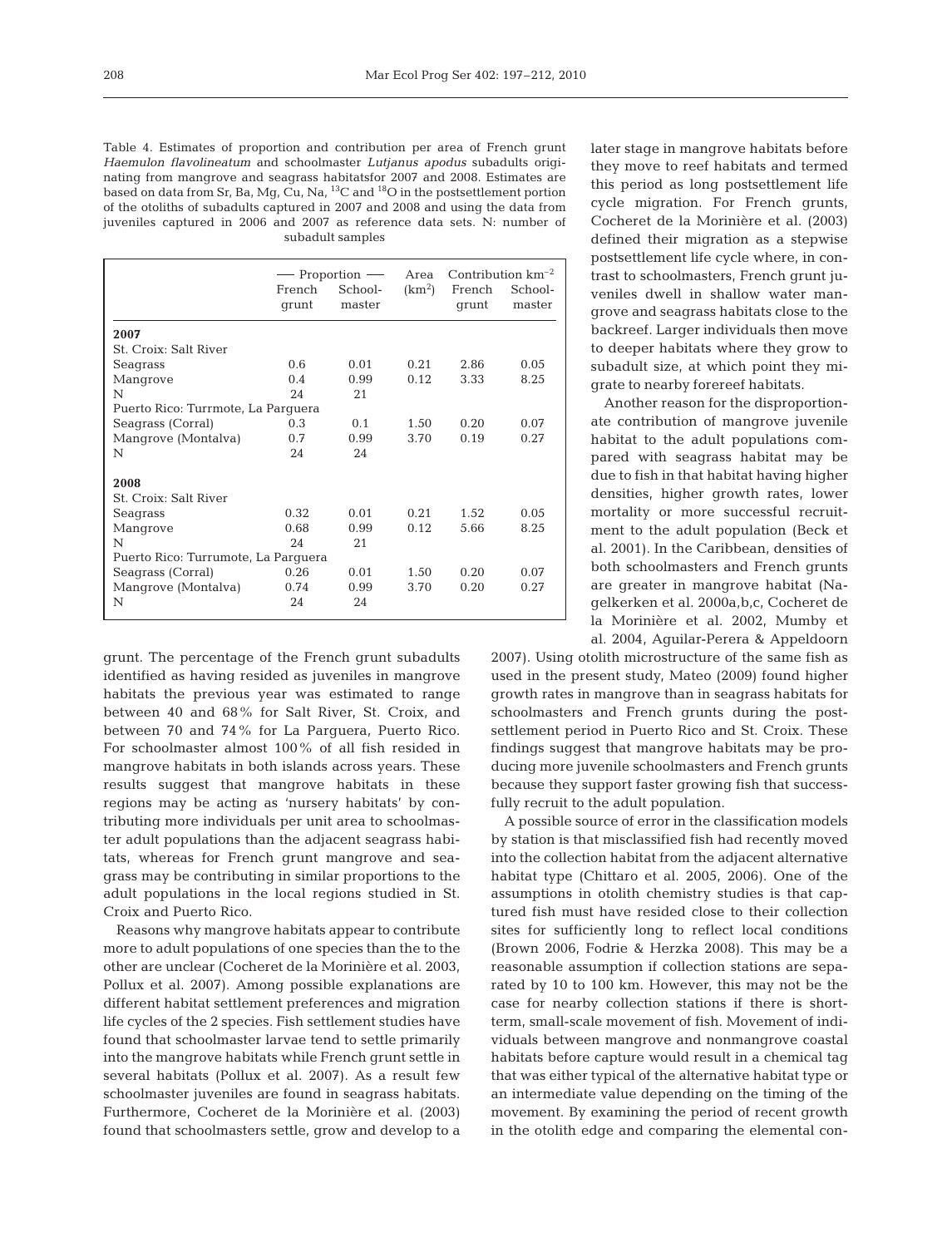centrations in the otoliths of French grunts inhabiting the backreef with those captured on the backreef and transported to a enclosed environment in mangroves in Belize for a period of 2 wk, Chittaro et al. (2004) found differences in elemental fingerprints in the otolith edge between fish captured from the backreef and fish transported to the enclosure area and suggested that fish from these 2 habitats could be discriminated on the basis of otolith elemental concentrations. However, in a follow-up study, they subsequently found low discrimination among juvenile French grunts and schoolmasters captured in mangrove and back-reef nursery grounds based on otolith chemistry Chittaro et al. (2005, 2006). Within-station discrimination success in their study was about 46% for French grunt and 40% for schoolmaster, and 75% and 67% for habitat, respectively, which was considerably less than what we found either within each species per station by island (85%) and within each species within habitats (92%). Chittaro et al. (2005, 2006) concluded that some individuals collected from mangrove habitats in their study might have recently moved into the backreef during their night-feeding migration. The discriminant model would have misclassified these individuals because their otoliths would contain a 'nonmangrove' habitat tag. Error in classification of fish in the reef may have been caused by the reverse phenomenon: fish collected on the backreef might have a mangrove signature because they might have recently moved to mangrove areas during their night-feeding migration. Our better discrimination overall probably reflects the fact that we used the stable isotopes  $^{13}$ C and  $^{18}$ O in addition to trace metals alone as used by Chittaro et al. (2005, 2006), as well as the fact that we used the otolith region of the postsettlement period.

Fish otoliths from most of the mangrove stations were characterized by consistently lower levels of 13C whereas fish from seagrass had otoliths that were enriched with  $^{13}$ C. This is expected since stable isotope carbon values in mangroves are significantly depleted compared with those from seagrass beds (Cocheret de la Morinière et al. 2003, Kieckebusch et al. 2004, Nagelkerken & van der Velde 2004). These differences are reflected in soft tissues of organisms inhabiting these habitats (Cocheret de la Morinière et al. 2003, Kieckebusch et al. 2004, Nakamura et al. 2008). Studies using stable isotopes in hard parts such as otoliths in tropical reef fish have been fewer than those using stable isotopes in soft tissues (Dufour et al. 1998, Huxham et al. 2007, Verweij et al. 2008). However, the use of hard parts has the advantage over tissue analysis in that the signature is fixed at the time the material is laid down in the otolith and do not change rapidly depending on diet. The utility of using stable isotopes in otoliths to discriminate between habitats was demonstrated by Huxham et al. (2007), who used  $^{13}C$  in otoliths as a marker for fish between mangrove and offshore populations in Gazi Bay, Kenya. Otoliths of fish from mangroves had depleted values of  $^{13}C$  while those from offshore were enriched. Similarly, Verweij et al. (2008) showed evidence of connectivity and movement between seagrass and offshore reefs for yellowtail snapper *Ocyurus chrysurus* in Curacao. Based on comparisons of isotopic signatures of  ${}^{13}$ C on the edge zone of the otoliths in juvenile yellowtail snapper caught in seagrass and adults from the outer reef, they found that 13C in otoliths of juveniles was more enriched than in those of adults found at the outer reef.

Differences in ontogeny (Thresher et al. 1994, Proctor et al. 1995), physiology (Kalish 1989), growth rates (Sadovy & Severin 1992, 1994, Thresher et al. 1994) and diet (Sanchez-Jerez et al. 2002, Buckel et al. 2004) are potential factors influencing differences in otolith elemental composition in fish. Thus, effects of physiology and ontogeny should be substantially minimized by examining fish of the same age and similar size. As previously mentioned, Chittaro et al. (2005, 2006) had difficulties in interpreting chemical signatures of juvenile schoolmasters and French grunts because they examined the edge (period of recent growth) on fish of different sizes. Another associated problem is that their night-feeding migrations to several habitats (reef to mangrove, mangrove to reef) may mask any particular habitat signature.

To avoid this problem we decided to examine the otolith region of the postsettlement period. At this early life stage, both fish species would have a size about 2 to 3 cm FL (Lindeman 1997). The size range of the French grunts captured in Belize was 7 to 14 cm (Chittaro et al. 2005), while the average size of schoolmasters was 17.6 cm (Chittaro et al. 2006). By measuring chemical composition of the otoliths at the same time in the development of each species we reduced possible effects of factors such as growth and movement that might mask results in elemental fingerprints. Further, by determining a chemical signature in the otoliths during an early life stage, the discriminatory power of otolith analysis would increase as these small fish may move relatively short distances within habitats (<100 m) resulting in a characteristic representation of the habitat in which they spend their postsettlement period. Recent evidence from tagging studies in Curacao of small-scale movements for schoolmasters and French grunts of approximately 15 cm FL in size showed that their mean linear distances during the day were <75 m (Verweij & Nagelkerken 2007, Verweij et al. 2007). Therefore, we believe that these natural tags corresponded to the early life history period of these species in which juvenile dispersal among juvenile areas and habitats was probably limited.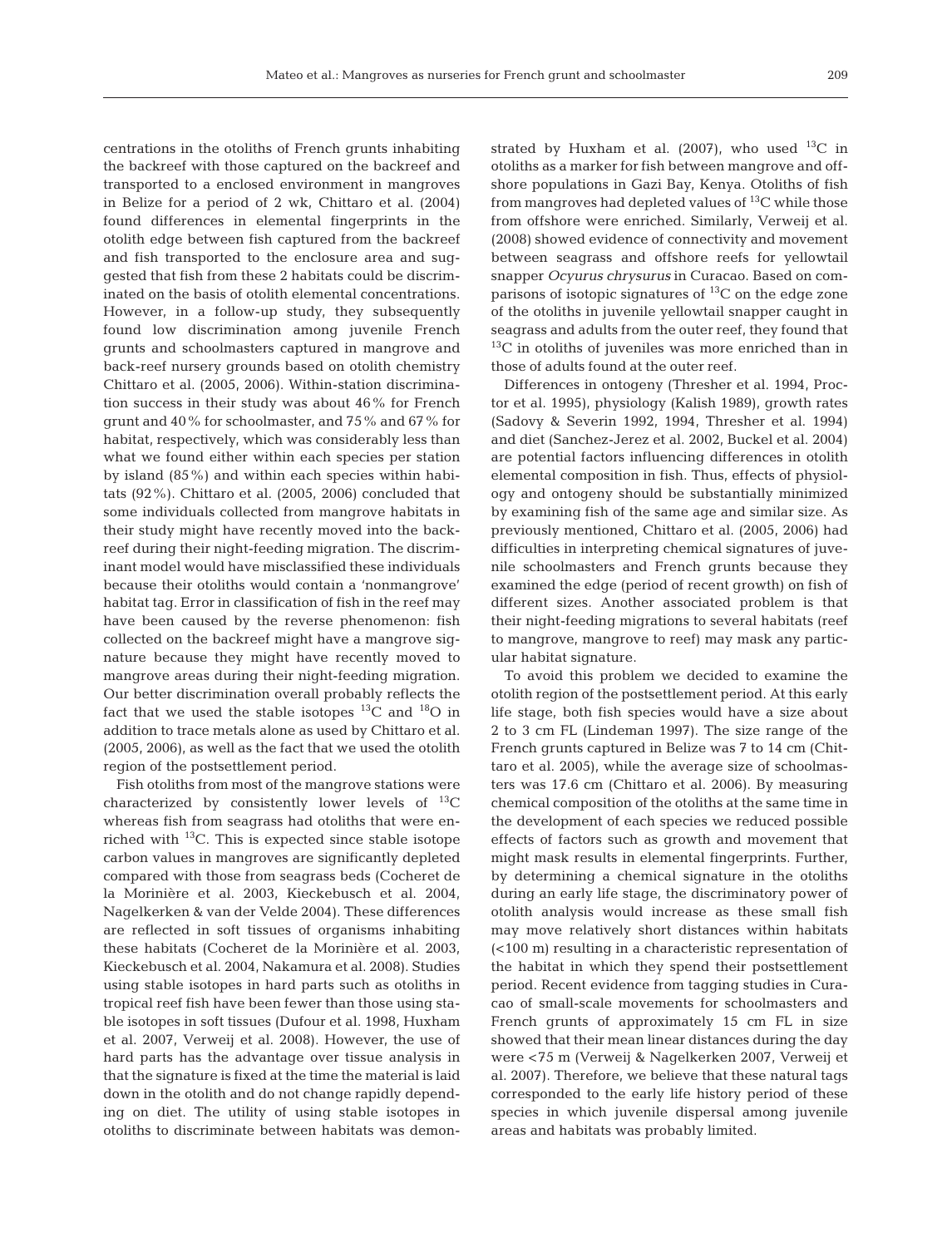#### **CONCLUSIONS**

We have demonstrated that juvenile schoolmasters and French grunts from different nursery areas can be distinguished based on their otolith chemistry with a high classification success. Although more information on the spatial and temporal variation in water chemistry and the relationship between ambient water and otolith chemistry is needed to fully interpret otolith geochemical signatures, the data presented indicate that otolith chemistry holds promise in studies of fish movement along shore and connectivity among shallow water nursery grounds and adult habitats for reef fish species. Our study contains the first direct and robust evidence of postsettlement fish movement connecting tropical mangrove habitats to the coral reef using natural tags. Almost all schoolmasters and many French grunts spent a certain part of their juvenile phase in mangrove nurseries. This means that for both species' conservation, protecting only coral reef habitats will not be enough. Worldwide, marine protected areas (MPAs) most often include single habitat types such as coral reefs. MPAs should include all ecologically linked nearshore habitats, such as seagrass beds and mangroves.

*Acknowledgements.* We thank H. Rivera and W. Tobias from ← Chittaro PM, Usseglio P, Fryer BJ, Sale PF (2006) Spatial vari-USVI Division Fish and Wildlife, St. Croix, fishermen J. Sanchez and G. Martinez, and St. Croix Anchor Dive for their help and support in St. Croix. Special thanks go to M. Nemeth, T. Marziak, H. Ruiz, M. Rosado and G. Martinez from the University of Puerto Rico, and to P. Collazo for support and assistance in Puerto Rico. We also thank Dr. K. Kelley for her assistance with the trace metal analysis at the ICPMS lab at the Graduate School of Oceanography, University of Rhode Island, and Dr. K. Friedland for his assistance at the image analysis lab at NOAA Northeast Fisheries Science Center at Narragansett, Rhode Island. We also thank Dr. C. Weidman for assistance in the use of the micromilling machine at WHOI. Special thanks go to Drs. J. Hare, G. Forrester, D. Bengtson, C. Recksiek, P. Chittaro and J. Rooker for their critical reviews and comments on previous versions of the manuscript. This study was funded through Puerto Rico Sea Grant Program (Grant No. AN05-05-030), PADI Aware Foundation, and Sigma Xi.

## LITERATURE CITED

- ▶ Adams A, Ebersole J (2002) Use of back-reef and lagoon habitats by coral reef fishes. Mar Ecol Prog Ser 228:213–226
- ► Aguilar-Perera A, Appeldoorn RS (2007) Variation in juvenile fish density along the mangrove–seagrass–coral reef continuum in SW Puerto Rico. Mar Ecol Prog Ser 348:139–148
	- Appeldoorn RS, Recksieck CW, Hill RL, Pagan FE, Dennis GD (1997) Marine protected areas and reef fish movements: the role of habitat in controlling ontogenetic movements. Proc 8th Int Coral Reef Symp, Panama City 2:1917–1922
- ▶ Beck MW, Heck KL Jr, Able KW, Childers DL and others (2001) The identification, conservation, and management

of estuarine and marine nurseries for fish and invertebrates. BioScience 51:633–641

- Billings VC, Munro JL (1974) The biology, ecology, exploitation and management of Caribbean reef fishes: Pomadasydae (grunts). Part 5 Res Rep Zool Dep Univ West Indies 3:1–128
- Brothers EB, McFarland WN (1981) Correlations between otolith microstructure, growth and life history transitions in newly recruited French grunts *Haemulon flavolineatum* [(Desmarest), Haemulidae]. Rapp P-V Réun Cons Int Explor Mer 178:369–374
- ► Brown JA (2006) Using the chemical composition of otoliths to evaluate the nursery role of estuaries for English sole *Pleuronectes vetulus* populations. Mar Ecol Prog Ser 306: 269–281
- ► Buckel JA, Sharack BL, Zdanowicz VS (2004) Effect of diet on otolith composition in *Pomatomus saltatrix*, an estuarine piscivore. J Fish Biol 64:1469–1484
- ► Campana SE (1999) Chemistry and composition of fish otoliths: pathways, mechanisms and applications. Mar Ecol Prog Ser 188:263–297
- ► Campana SE, Chouinard GA, Hanson JM, Frechet A, Brattey J (2000) Otolith elemental fingerprints as biological tracers of fish stocks. Fish Res 46:343–357
- ► Chittaro PM, Fryer BJ, Sale PF (2004) Discrimination of French grunts (*Haemulon flavolineatum*, Desmarest, 1823) from mangrove and coral reef habitats using otolith microchemistry. J Exp Mar Biol Ecol 308:169–183
- ► Chittaro PM, Usseglio P, Fryer BJ, Sale PF (2005) Using otolith microchemistry of *Haemulon flavolineatum* (French grunt) to characterize mangroves and coral reefs throughout Turneffe Atoll, Belize: difficulties at small spatial scales. Estuaries 28:373–381
- ation in otolith chemistry of *Lutjanus apodus* at Turneffe Atoll, Belize. Estuar Coast Shelf Sci 67:673–680
- Claro R, García-Arteaga JP (1994) Crecimiento. In: Claro R (ed) Ecología de los peces marinos de Cuba. Instituto de Oceanología Academia de Ciencias de Cuba and Centro de Investigaciones de Quintana Roo (CIQRO), p 321–402
- ► Cocheret de la Morinière E, Pollux BJA, Nagelkerken I, van der Velde G (2002) Post-settlement life cycle migration patterns and habitat preference of coral reef fish that use seagrass and mangrove habitats as nurseries. Estuar Coast Shelf Sci 55:309–321
- ► Cocheret de la Morinière E, Pollux BJA, Nagelkerken I, Hemminga MA, Huiskes AHL, van der Velde G (2003) Ontogenetic dietary changes of coral reef fishes in the mangroveseagrass-reef continuum: stable isotopes and gut-content analysis. Mar Ecol Prog Ser 246:279–289
- ▶ Dahlgren CP, Kellison GT, Adams AJ, Gillanders BM and others (2006) Marine nurseries and effective juvenile habitats: concepts and applications. Mar Ecol Prog Ser 312: 291–295
- ► Dufour V, Pierre C, Rancher J (1998) Stable isotopes in fish otoliths discriminate between lagoonal and oceanic residents of Taiaro Atoll (Tuamotu Archipelago, French Polynesia). Coral Reefs 17:23–28
	- Elsdon TE, Wells BK, Campana SE, Gillanders BM and others (2008) Otolith chemistry to describe movements and lifehistory parameters of fishes: hypotheses, assumptions, limitations, and inferences. Oceanogr Mar Biol Annu Rev 46:297–330
- ► Fodrie FJ, Herzka SZ (2008) Tracking juvenile fish movement and nursery contribution within arid coastal embayments via otolith microchemistry. Mar Ecol Prog Ser 361:253–265
- ► Forrester GE, Swearer SE (2002) Trace elements in otoliths indicate the use of open-coast versus bay nursery habitats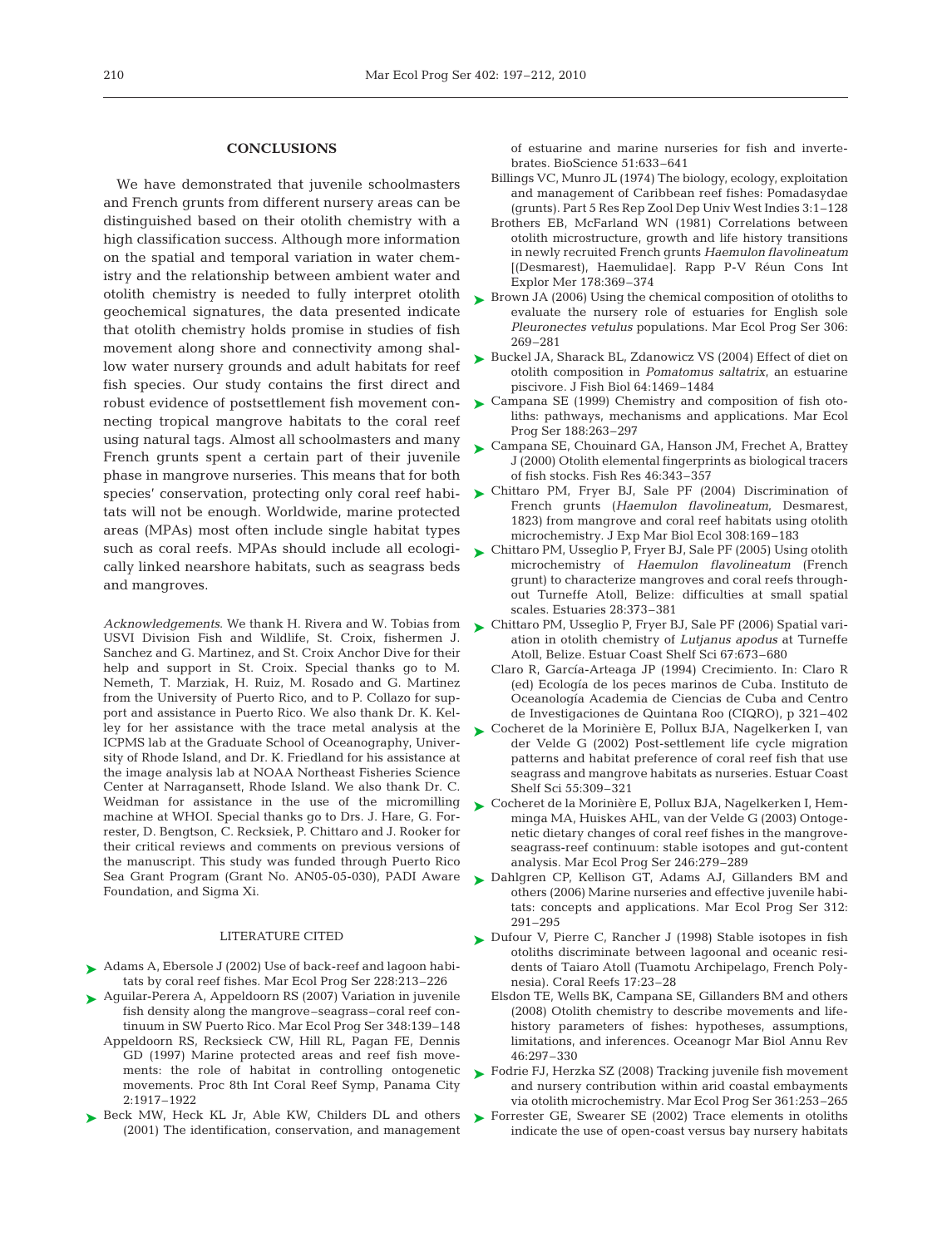by juvenile California halibut. Mar Ecol Prog Ser 241: 201–213

- ► Gillanders BM (2002a) Connectivity between juvenile and adult fish populations: Do adults remain near their recruitment estuaries? Mar Ecol Prog Ser 240:215–223
- ► Gillanders BM (2002b) Temporal and spatial variability in elemental composition of otoliths: implications for determining stock identity and connectivity of populations. Can J Fish Aquat Sci 59:669–679
- ► Gillanders BM (2005) Using elemental chemistry of fish otoliths to determine connectivity between estuarine and coastal habitats. Estuar Coast Shelf Sci 64:47–57
- ► Gillanders BM, Kingsford MJ (1996) Elements in otoliths may elucidate the contribution of estuarine recruitment to sustaining coastal reef populations of a temperate reef fish. Mar Ecol Prog Ser 141:13–20
- ► Gillanders BM, Kingsford MJ (2000) Elemental fingerprints of otoliths of fish may distinguish estuarine nursery habitats. Mar Ecol Prog Ser 201:273–286
- ► Gillanders BM, Able KW, Brown JA, Eggleston DB, Sheridan PF (2003) Evidence for connectivity between juvenile and adult habitats for mobile marine fauna: an important component of nurseries. Mar Ecol Prog Ser 247:281–295
	- Huxham M, Kimani E, Newton J, Augley DJ (2007) Stable isotope records from otoliths as tracers of fish migration in a mangrove system. J Fish Biol 70:1554–1567
- ► Kalish JM (1989) Otolith microchemistry: validation of the effects of physiology, age and environment on otolith composition. J Exp Mar Biol Ecol 132:151–178
	- Kendall MS, Monaco ME, Buja KR, Christensen JD, Kruer CR, Finkbeiner M, Warner RA (2001) Methods used to map the benthic habitats of Puerto Rico and the U.S. Virgin Islands. In: Benthic habitats of Puerto Rico and the U.S. Virgin Islands. NOAA, National Ocean Service, National Centers for Coastal Ocean Science Biogeography Program, Silver Spring, MD. Available at: biogeo.nos.noaa.gov/projects/ mapping/caribbean/startup.htm
	- Kendall M, Takata L, Jensen O, Hillis-Starr Z, Monaco M (2005) An ecological characterization of the Salt River Bay National Historical Park and Ecological Preserve, U.S. Virgin Islands. NOAA, National Ocean Service, National Centers for Coastal Ocean Science, Tech Memo 14, Silver Spring, MD
	- Kieckbusch DK, Koch MS, Serafy JE, Anderson WT (2004) Trophic linkages among primary producers and consumers in fringing mangroves of subtropical lagoons. Bull Mar Sci 74:271–285
- ► Kraus RT, Secor DH (2005) Application of the nursery-role hypothesis to an estuarine fish. Mar Ecol Prog Ser 291: 301–305
	- Lindeman KC (1997) Development of grunts and snappers of southeast Florida; crossshelf distributions and effects of beach management alternatives. PhD dissertation, University of Miami
- ► Luo J, Serafy JE, Sponaugle S, Teare PB, Kieckbusch D (2009) Movement of gray snapper *Lutjanus griseus* among subtropical seagrass, mangrove, and coral reef habitats. Mar Ecol Prog Ser 380:255–269
	- Mateo I (2009) Assessing essential fish habitat and connectivity of temperate and tropical fish populations using otolith microchemistry and stable isotopes. PhD dissertation, University of Rhode Island, Kingston, RI
	- Mateo I, Tobias WJ (2001) Distribution of shallow water coral reef fishes on the northeast of St. Croix, USVI. Carib J Sci 37:210–226
	- Mateo I, Tobias WJ (2004) Survey of nearshore fish communities on tropical backreef lagoons on the southeastern coast of St. Croix. Caribb J Sci 40:327–343
- McFarland WN, Brothers EB, Ogden JC, Shulman MJ, Bermingham EL, Kotchian-Prentiss NM (1985) Recruitment patterns in young French grunts, *Haemulon flavolineatum* (Haemulidae), at St. Croix, USVI. Fish Bull 83: 413–426
- ► Millar RM (1987) Maximum likelihood estimation of mixed stock fishery composition. Can J Fish Aquat Sci 44: 583–590
- ► Millar RM (1990) Comparison of methods for estimating mixed stock fishery composition. Can J Fish Aquat Sci 47:2235–2241
	- Mumby PJ, Edwards AJ, Arias-Gonzalez JE, Lindeman KC and others (2004) Mangroves enhance the biomass of coral reef fish communities in the Caribbean. Nature 427: 533–536
- ► Nagelkerken I, van der Velde G (2002) Do non-estuarine mangroves harbour higher densities of juvenile fish than adjacent shallow-water and coral reef habitats in Curaçao (Netherlands Antilles)? Mar Ecol Prog Ser 245:191–204
- ► Nagelkerken I, van der Velde G (2004) Relative importance of interlinked mangroves and seagrass beds as feeding habitats for juvenile reef fish on a Caribbean island. Mar Ecol Prog Ser 274:153–159
- ► Nagelkerken I, Dorenbosch M, Verberk WCEP, Cocheret de la Morinière E, van der Velde G (2000a) Day-night shifts of fishes between shallow-water biotopes of a Caribbean bay, with emphasis on the nocturnal feeding of Haemulidae and Lutjanidae. Mar Ecol Prog Ser 194:55–64
- ► Nagelkerken I, Dorenbosch M, Verberk WCEP, Cocheret de la Morinière E, van der Velde G (2000b) Importance of shallow-water biotopes of a Caribbean bay for juvenile coral reef fishes: patterns in biotope association, community structure and spatial distribution. Mar Ecol Prog Ser 202:175–192
- ► Nagelkerken I, van der Velde G, Gorissen MW, Meijer GJ, van't Hof T, den Hartog C (2000c) Importance of mangroves, seagrass beds and the shallow coral reef as a nursery for important coral reef fishes, using a visual census technique. Estuar Coast Shelf Sci 51:31–44
- ► Nakamura Y, Horinouchi M, Shibuno T, Tanaka Y and others (2008) Evidence of ontogenetic migration from mangroves to coral reefs by black-tail snapper *Lutjanus fulvus*: stable isotope approach. Mar Ecol Prog Ser 355:257–266
- ▶ Ogden JC, Ehrlich PR (1977) The behavior of heterotypic resting schools of juvenile grunts (Pomadasyidae). Mar Biol 42:273–280
	- Pollux BJA, Verberk WCEP, Dorenbosch M, Cocheret de la Morinière E, Nagelkerken I, van der Velde G (2007) Habitat selection during settlement of three Caribbean coral reef fishes: indications for directed settlement to seagrass beds and mangroves. Limnol Oceanogr 52:903–907
- ▶ Proctor CH, Thresher RE, Gunn JS, Mills DJ, Harrowfield IR, Sie SH (1995) Stock structure of the southern bluefin tuna *Thunnus maccoyii*: an investigation based on probe microanalysis of otolith composition. Mar Biol 122: 511–526
	- Quinn GP, Keough MJ (2002) Experimental design and data analysis for biologists. Cambridge University Press, Cambridge
	- Rooker JR (1995) Feeding ecology of schoolmaster snapper, *Lutjanus apodus* (Walbaum), from southwestern Puerto Rico. Bull Mar Sci 56:881–894
	- Rooker JR, Dennis GD (1991) Diel, lunar and seasonal changes in a mangrove fish assemblage off southwestern Puerto Rico. Bull Mar Sci 49:684–698
	- Sadovy Y, Severin KP (1992) Trace elements in biogenic aragonite: correlation of body growth rate and strontium levels